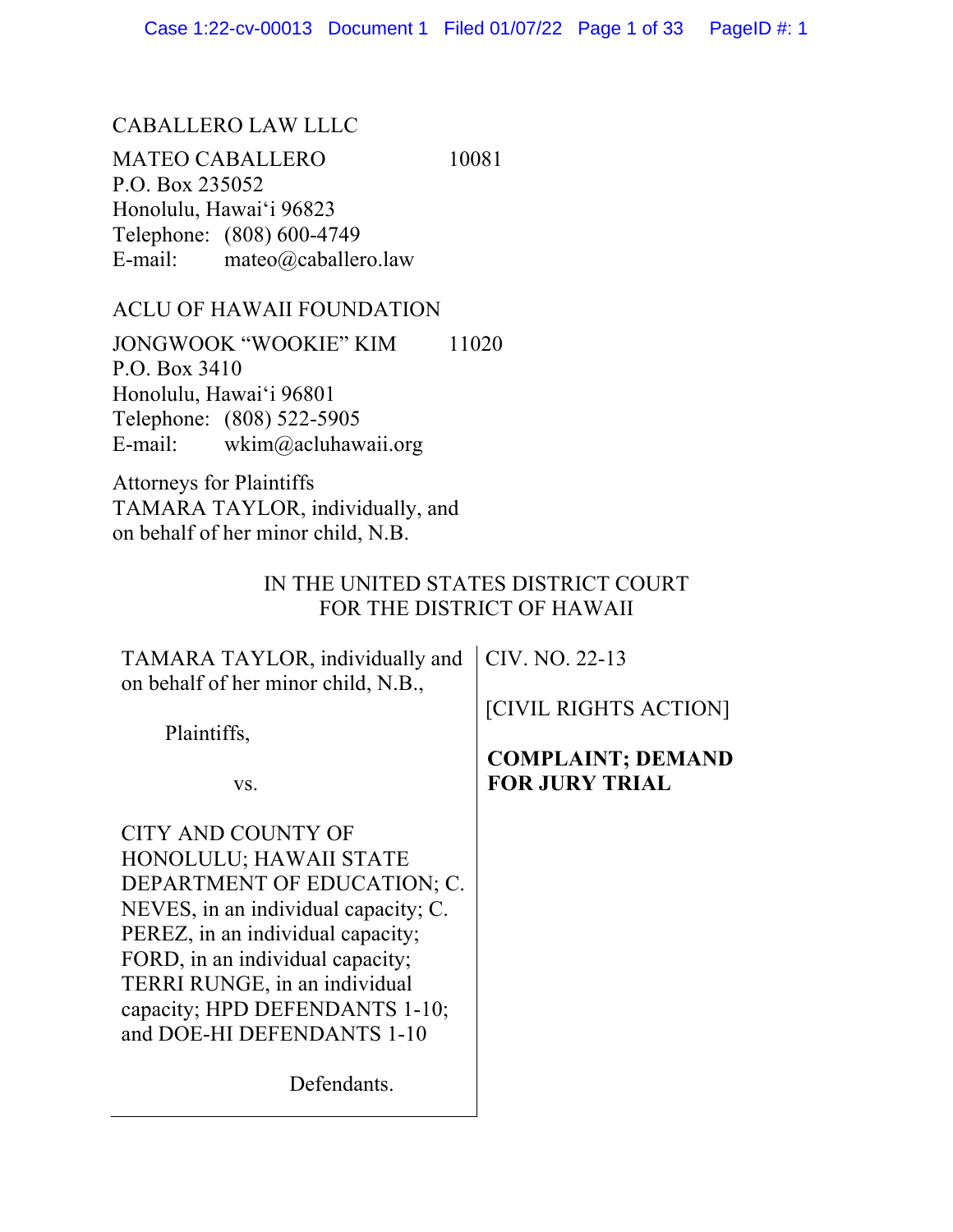Plaintiffs, TAMARA TAYLOR, individually and on behalf of her minor child, N.B., by and through their undersigned attorneys, bring this Complaint against the above-named Defendants, and in support thereof allege the following:

#### **PRELIMINARY STATEMENT**

1. This is an action for damages and for declaratory and injunctive relief to remedy Defendants' violations of Plaintiffs' rights under the Fourth and Fourteenth Amendments to the U.S. Constitution, Title VI of the Civil Rights Act of 1964, Title II of the Americans with Disabilities Act ("*ADA*"), Section 504 of the Rehabilitation Act, and Hawaiʻi tort law.

2. Plaintiff N.B. is a twelve-year old Black girl with a disability who was handcuffed and arrested by Honolulu Police Department ("*HPD*") officers on January 10, 2020, when she was only ten years old and while she was attending Honowai Elementary School ("*Honowai*").

3. The day prior to her arrest, N.B. had made an offensive drawing together with other classmates, following an incident in which she was bullied by a third child. N.B. often draws as a coping mechanism for her disability. When the offensive drawing was finished, N.B. did not want to give the picture to that child, but one of the other classmates involved in making the drawing later delivered it against N.B.'s wishes.

4. That same day the drawing was brought to the school's attention.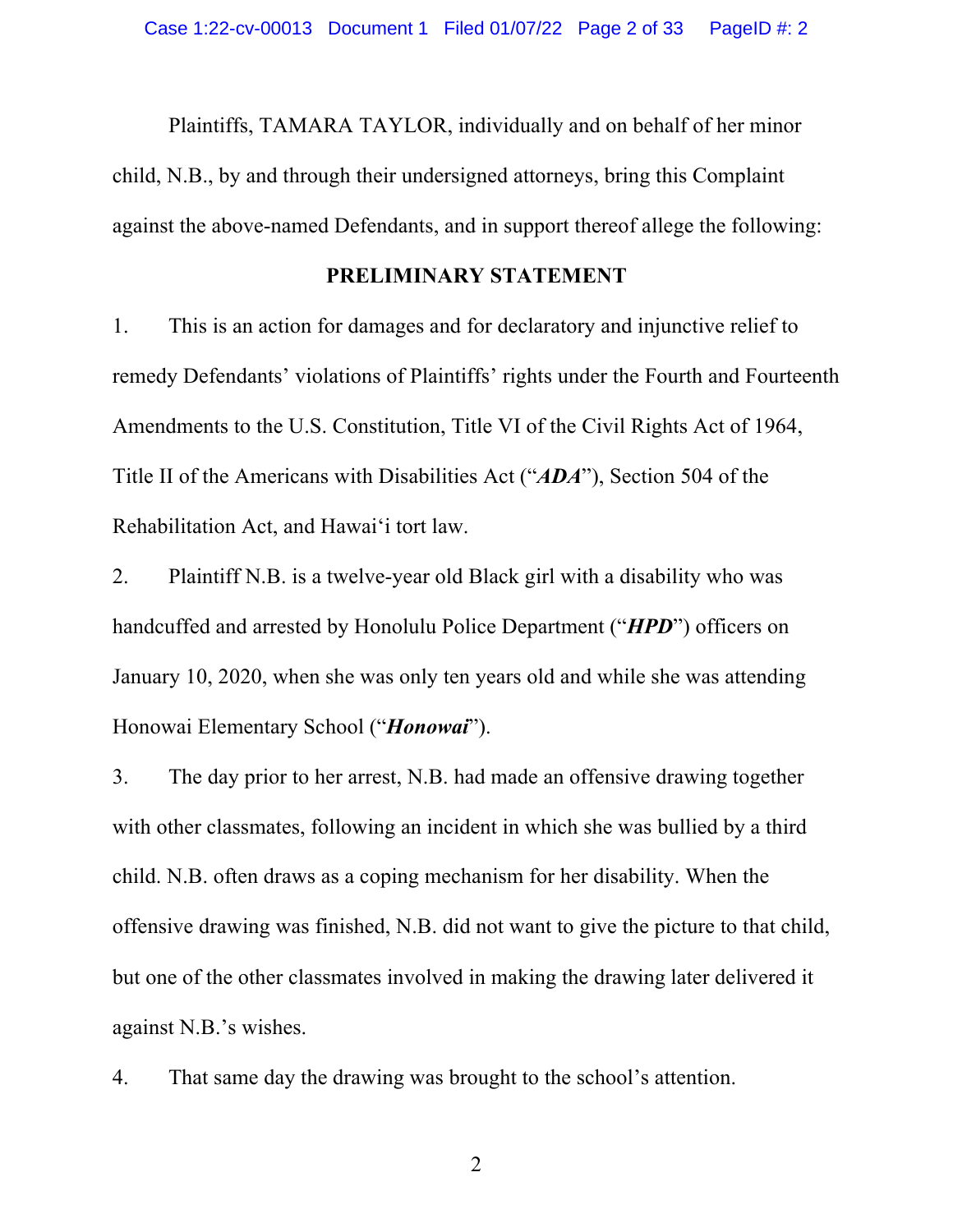5. The next morning around 7:40 a.m., the parent of yet another child went to Honowai upset about the drawing and insisted that the school call the police, which Defendant Terri Runge, the school vice principal, did.

6. The responding HPD officers spent several hours in the school that morning. During that time, they interrogated N.B., and talked to the complaining parent, who wanted to press charges and have N.B. arrested. They also talked to Plaintiff Tamara Taylor, N.B.'s mother, who arrived at the school later that day.

7. Neither the HPD officers, Defendant Runge, nor anyone else from the school questioned or investigated the other kids involved in the drawing.

8. Around 11 a.m., N.B. commented to a school nurse that she wondered what spending one day in jail would be like. After the officers heard about the comment, they got upset and handcuffed and arrested N.B.

9. At no time that morning was there an imminent danger to anyone in the school that justified the HPD officers handcuffing N.B., who had been calm and compliant.

10. N.B.'s drawing was also a manifestation and coping mechanism of her disability and did not justify her arrest, particularly when she did not intend to give the drawing to anyone.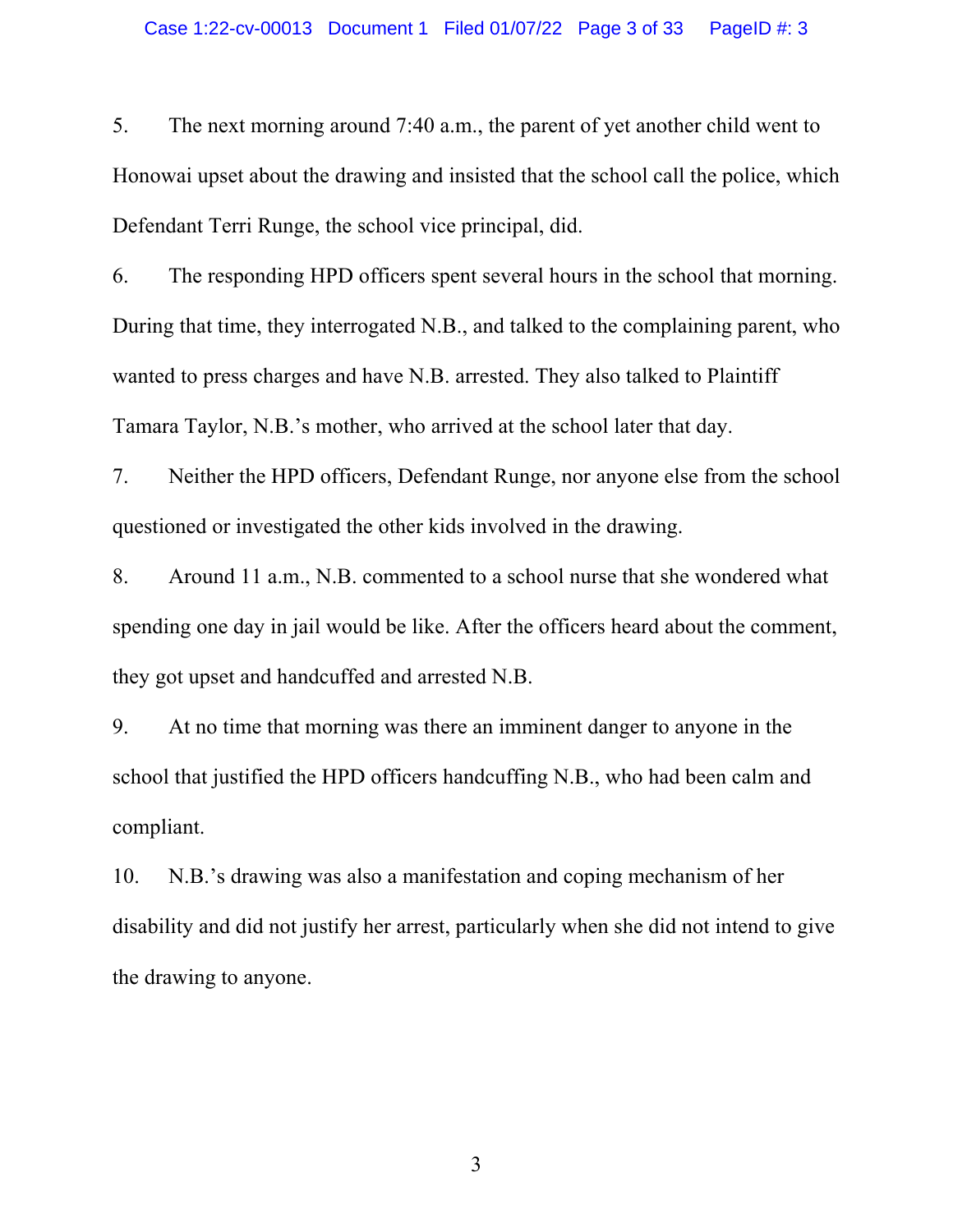11. Even though several other kids were involved in making the drawing, N.B. was the only student who was interrogated, handcuffed, and arrested. She was also the only Black student involved.

12. Despite their knowledge of the need for more effective training, on interacting with and disciplining students with disabilities, upon information and belief, the DOE and HPD failed to provide effective additional training to officers and school staff on interacting with and disciplining students with disabilities.

13. N.B. seeks injunctive relief expunging her arrest records for the incident. She further seeks an order declaring Defendants' conduct to be unconstitutional and to be in violation of Title VI of the Civil Rights Act of 1964, the ADA, and Section 504 of the Rehabilitation Act. Plaintiffs also seek compensatory damages and punitive damages for the physical injuries and trauma they suffered as result of Defendants' unconstitutional and illegal conduct, as well as reasonable attorneys' fees and costs.

#### **JURISDICTION AND VENUE**

14. This Court has jurisdiction under 28 U.S.C. §§ 1331 and 1343 because Plaintiffs bring this action under 42 U.S.C. § 1983, Title VI of the Civil Rights Act of 1964, the ADA, and Section 504 of the Rehabilitation Act.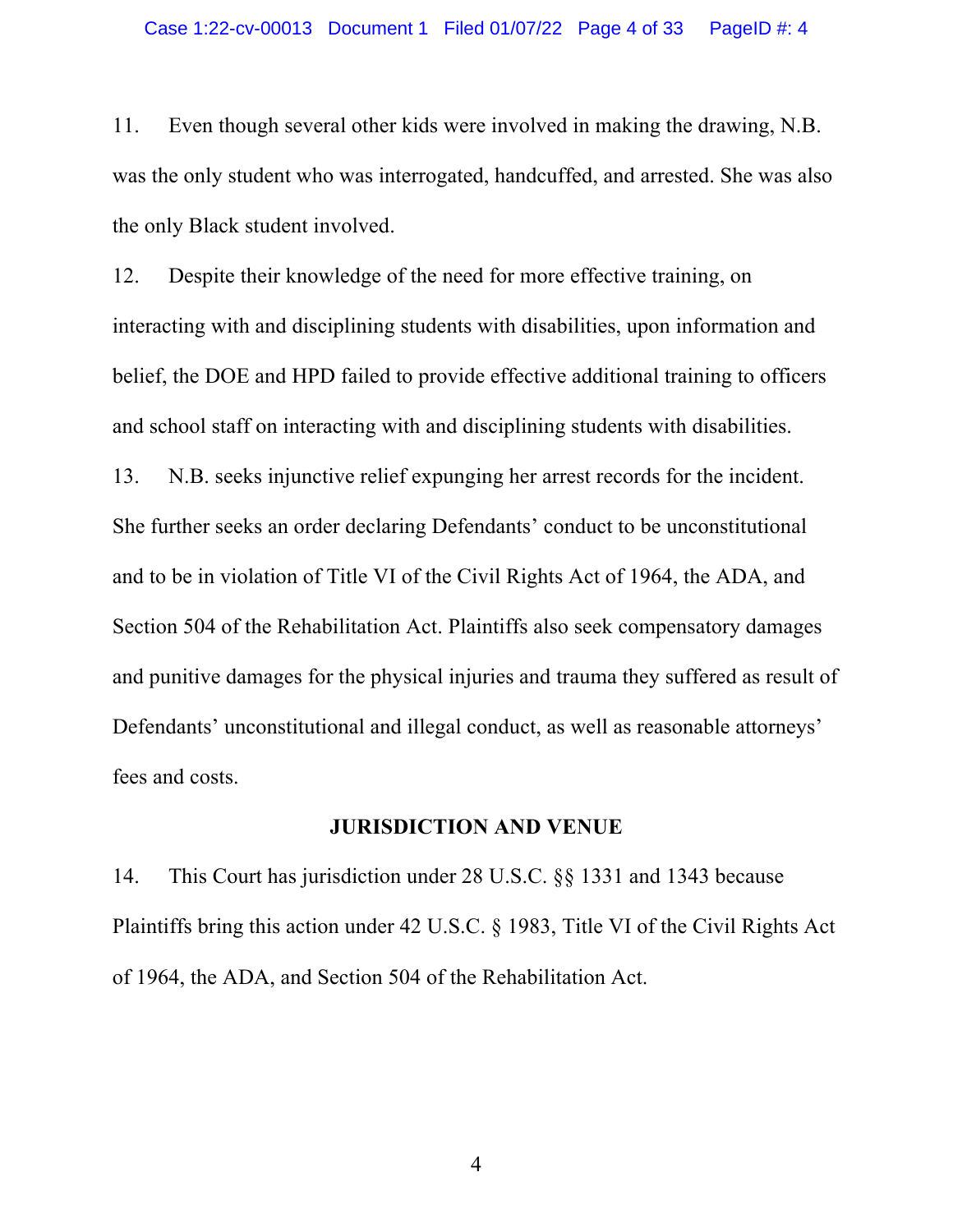15. Any state law claims contained herein form part of the same case or controversy as gives rise to Plaintiffs' federal law claims and therefore fall within the Court's supplemental jurisdiction pursuant to 28 U.S.C. § 1367.

16. This Court may order declaratory and injunctive relief under 28 U.S.C.

§§ 2201 and 2202 and Rule 57 of the Federal Rules of Civil Procedure.

17. Jurisdiction supporting Plaintiff's claims for attorney's fees and costs is conferred by 42 U.S.C. §§ 1988 and 12205.

18. Venue is proper in the United States District Court for the District of Hawaiʻi pursuant to 28 U.S.C. § 1391(b), because Defendants are located in this district, and the events giving rise to Plaintiffs' claims occurred in this district.

### **PARTIES**

19. N.B. was only ten years old when she was handcuffed and arrested by HPD officers at Honowai Elementary School, where she was a fifth grade student. N.B. has a disability—attention deficit hyperactivity disorder ("*ADHD*")—and is a person with a disability under Title II of the ADA and Section 504 of the Rehabilitation Act. Plaintiff N.B. brings this action through her mother, Tamara Taylor.

20. Plaintiff TAMARA TAYLOR ("*Ms. Taylor*") is N.B.'s mother and legal guardian and representative.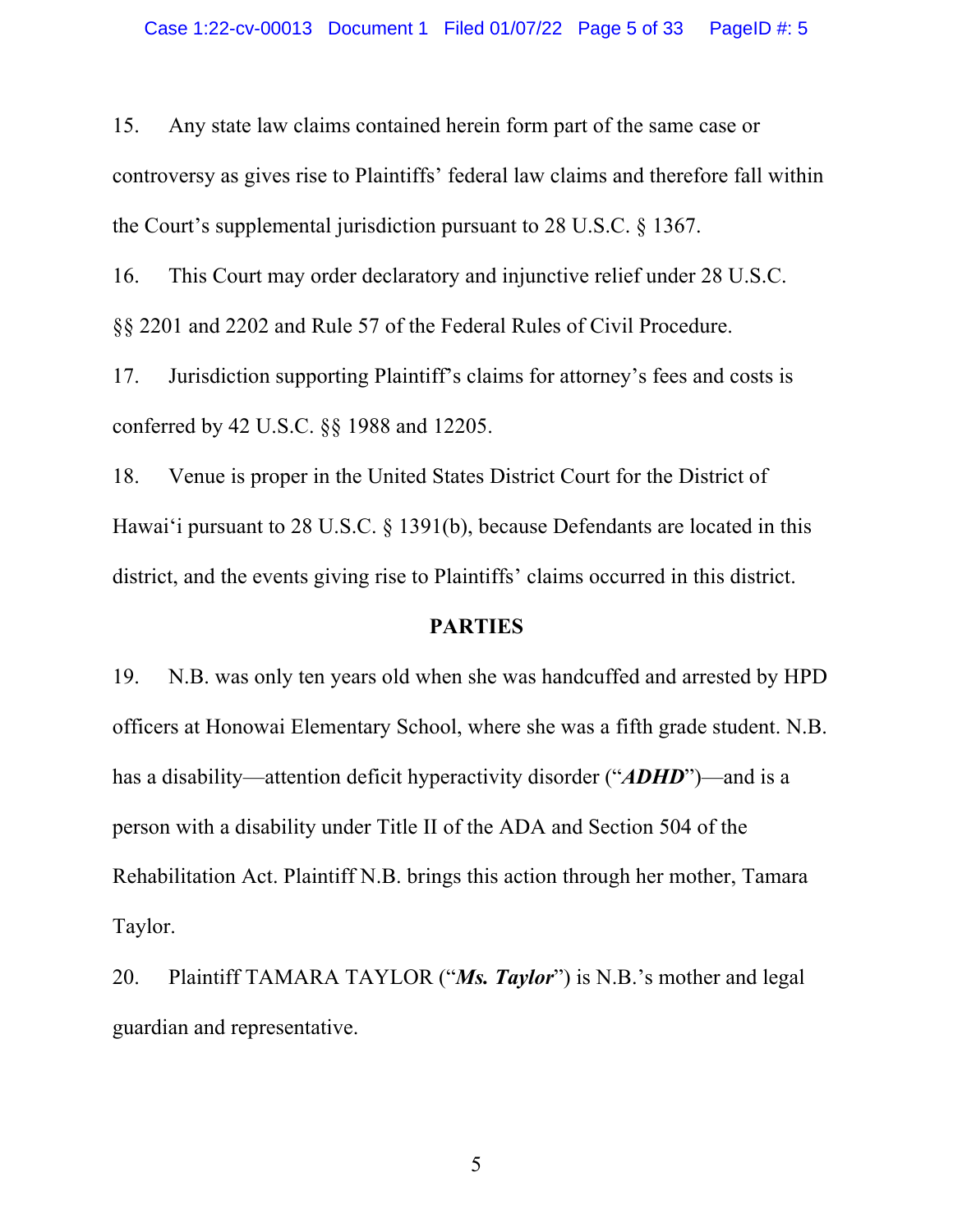21. Defendant CITY AND COUNTY OF HONOLULU ("*City*") is and has been a duly organized municipal corporation of the State of Hawaiʻi at all times pertinent hereto. Defendant City operates, manages, and controls the Honolulu Police Department. Defendant City is a public entity under Title II and a program or activity receiving federal financial assistance for purposes of Section 504 of the Rehabilitation Act and Title VI of the Civil Rights Act of 1964.

22. Defendant HAWAII STATE DEPARTMENT OF EDUCATION ("*DOE*") is the state administrative agency that manages the statewide system of public schools, including Honowai Elementary School. Defendant DOE is a public entity under Title II and a program or activity receiving federal financial assistance for purposes of Section 504 of the Rehabilitation Act and Title VI of the Civil Rights Act of 1964.

23. Defendant C. NEVES ("*Defendant Neves*") is and has been a citizen and resident of the City and County of Honolulu, State of Hawaiʻi, and has been employed as an HPD police officer at all times pertinent hereto.

24. Defendant C. PEREZ ("*Defendant Perez*") is and has been a citizen and resident of the City and County of Honolulu, State of Hawaiʻi, and has been employed as an HPD police officer at all times pertinent hereto.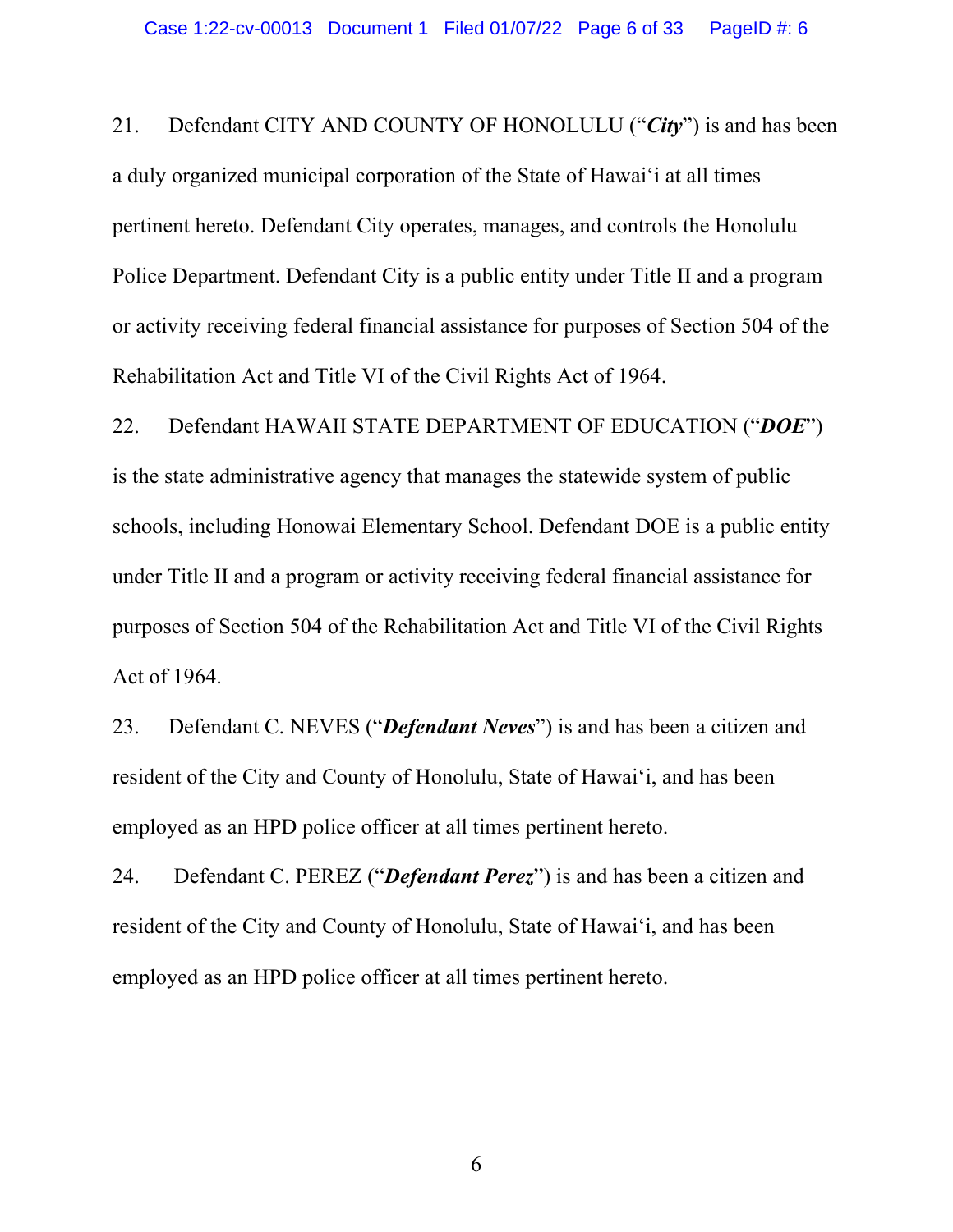25. Defendant FORD ("*Defendant Ford*") is and has been a citizen and resident of the City and County of Honolulu, State of Hawaiʻi, and has been employed as an HPD police officer at all times pertinent hereto.

26. Defendant TERRI RUNGE ("*Defendant Runge*") is and has been a citizen and resident of the City and County of Honolulu, State of Hawaiʻi, and was employed as a vice principal by DOE at all times pertinent hereto.

27. HPD DEFENDANTS 1-10 are individual officers and/or agents of HPD whose true identities and capacities are as yet unknown to Plaintiffs and their counsel, despite diligent inquiry and investigation, and who acted herein as described more particularly below in connection with the breaches of duties and/or violations of law alleged herein and who in some manner or form not currently discovered or known to Plaintiff may have contributed to or be responsible for the injuries alleged herein. The true names and capacities of HPD Defendants will be substituted as they become known.

28. DOE-HI DEFENDANTS 1-10 are individual DOE staff and/or agents of DOE whose true identities and capacities are as yet unknown to Plaintiffs and their counsel, despite diligent inquiry and investigation, and who acted herein as described more particularly below in connection with the breaches of duties and/or violations of law alleged herein and who in some manner or form not currently discovered or known to Plaintiff may have contributed to or be responsible for the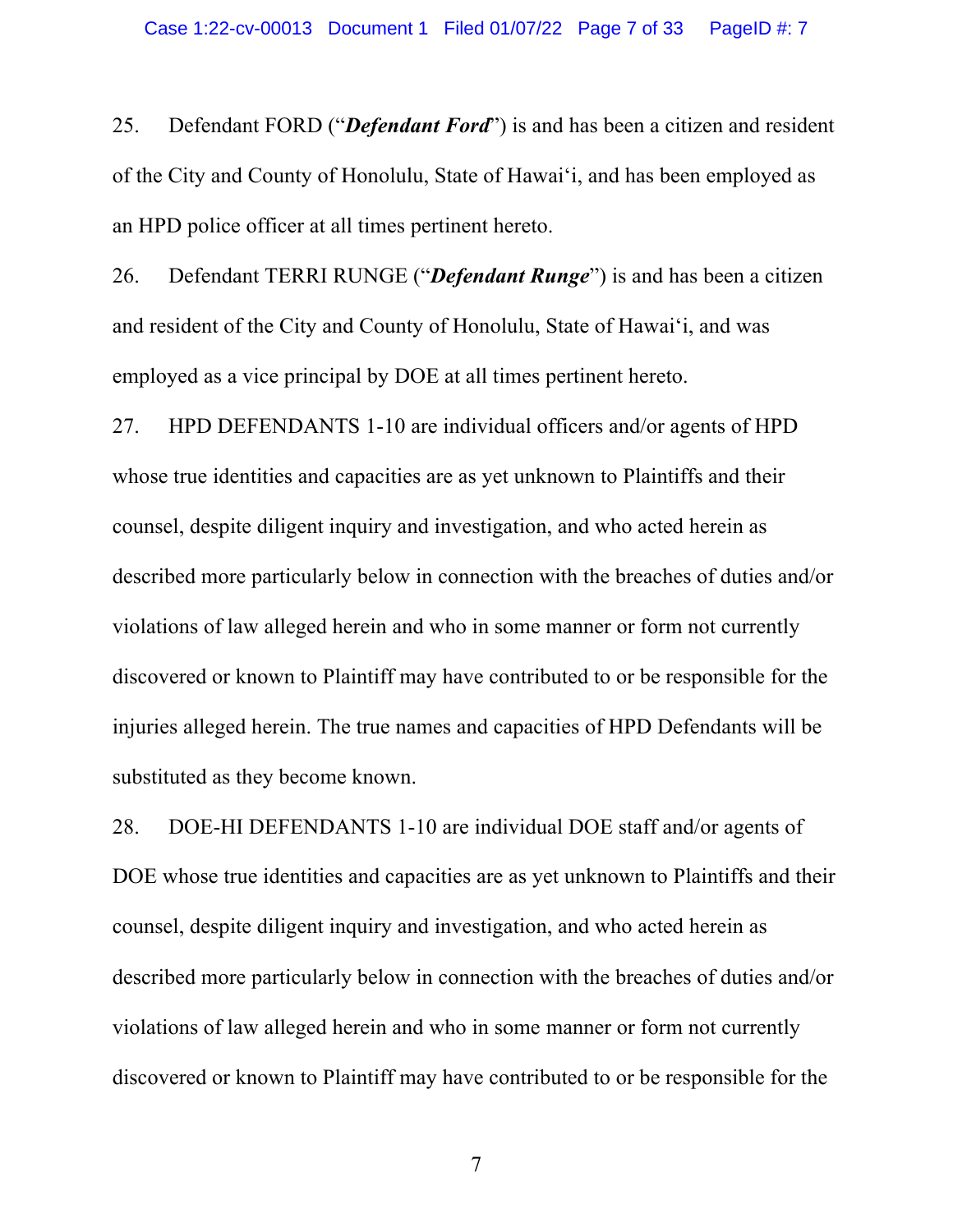injuries alleged herein. The true names and capacities of DOE-HI Defendants will be substituted as they become known.

#### **FACTUAL ALLEGATIONS**

# **A. Prior to the Incident, N.B., a Disabled Student With a Section 504 Plan, Was Being Bullied at School and Drew as a Coping Mechanism.**

29. On January 10, 2020, N.B. was a ten-year-old girl and a fifth grade student at Honowai Elementary School.

30. At that time, N.B. had been diagnosed with ADHD, which makes it difficult for her at times to pay and maintain attention. It also limits her in major life activities, including learning, concentrating, and neurological/brain functions.

31. In recognition of her diagnosis, on or around April 25, 2019, DOE prepared a Section 504 plan with various accommodations for N.B., including the use of "positive behavior management strategies."

32. During her tenure at Honowai Elementary School, N.B. was often bullied by her peers, including being called a "rag head."

33. At the suggestion of mental health professionals and encouraged by her family, N.B. has taken on drawing as a habit, creative-outlet, and as a way to cope with her ADHD and bullying at school. For example, while she likes to make drawings about super heroes and fantasy, in 2019, she drew a picture of several of her classmates surrounding her and saying mean things to her at school. Defendant Runge and other staff at Honowai Elementary School were aware of this last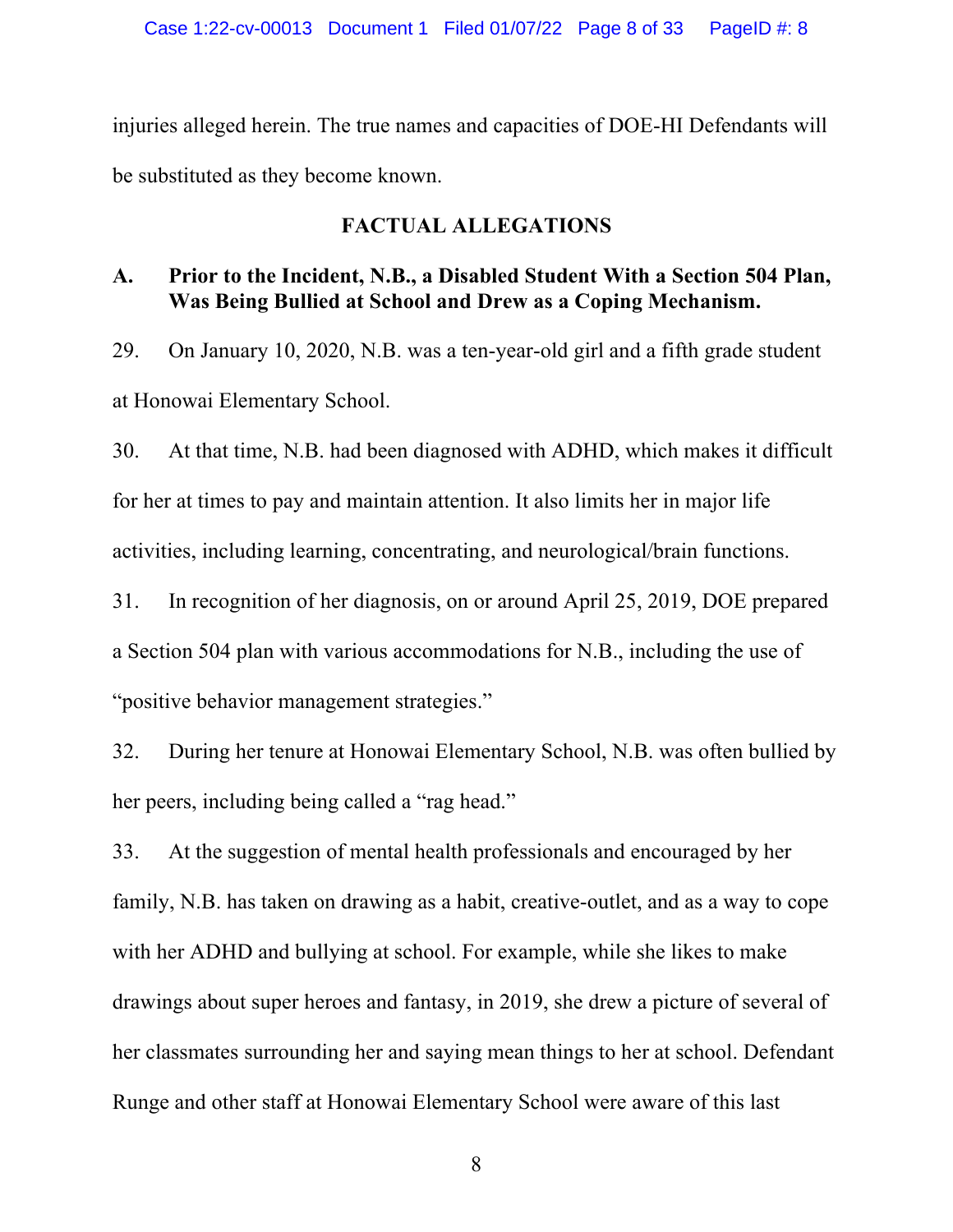drawing, which she made during an afterschool program. They were also aware of N.B.'s drawing habit in general as evidenced by her report cards often noting that she spent significant time drawing in class.

## **B. On January 9, 2020, N.B. and Three Other Classmates Drew a Picture Following a Bullying Incident, But N.B. Did Not Want to Give the Drawing to Anyone.**

34. On January 9, 2020, in the morning during class, N.B. saw a boy and a girl named E. passing notes during class. Since the boy was the boyfriend of one of her friends, N.B. told this friend about the passing of notes.

35. Later that morning, N.B. felt bad about telling on E. and wrote an apology letter to E. Later that day, E. poured ranch dressing on the apology letter and returned it to N.B.

36. During lunch, N.B. with the assistance of three classmates drew a picture and wrote a message for E. While N.B. did most of the drawing, the other classmates made suggestions about its content, colored it, and wrote parts of the message.

37. When it was finished, N.B. thought the drawing was a bad idea and she did not want to give it E.

38. One of the other kids involved took the drawing and gave it to one of E.'s friends, K., later that day.

39. K. then gave the drawing to a Honowai staff member that same day.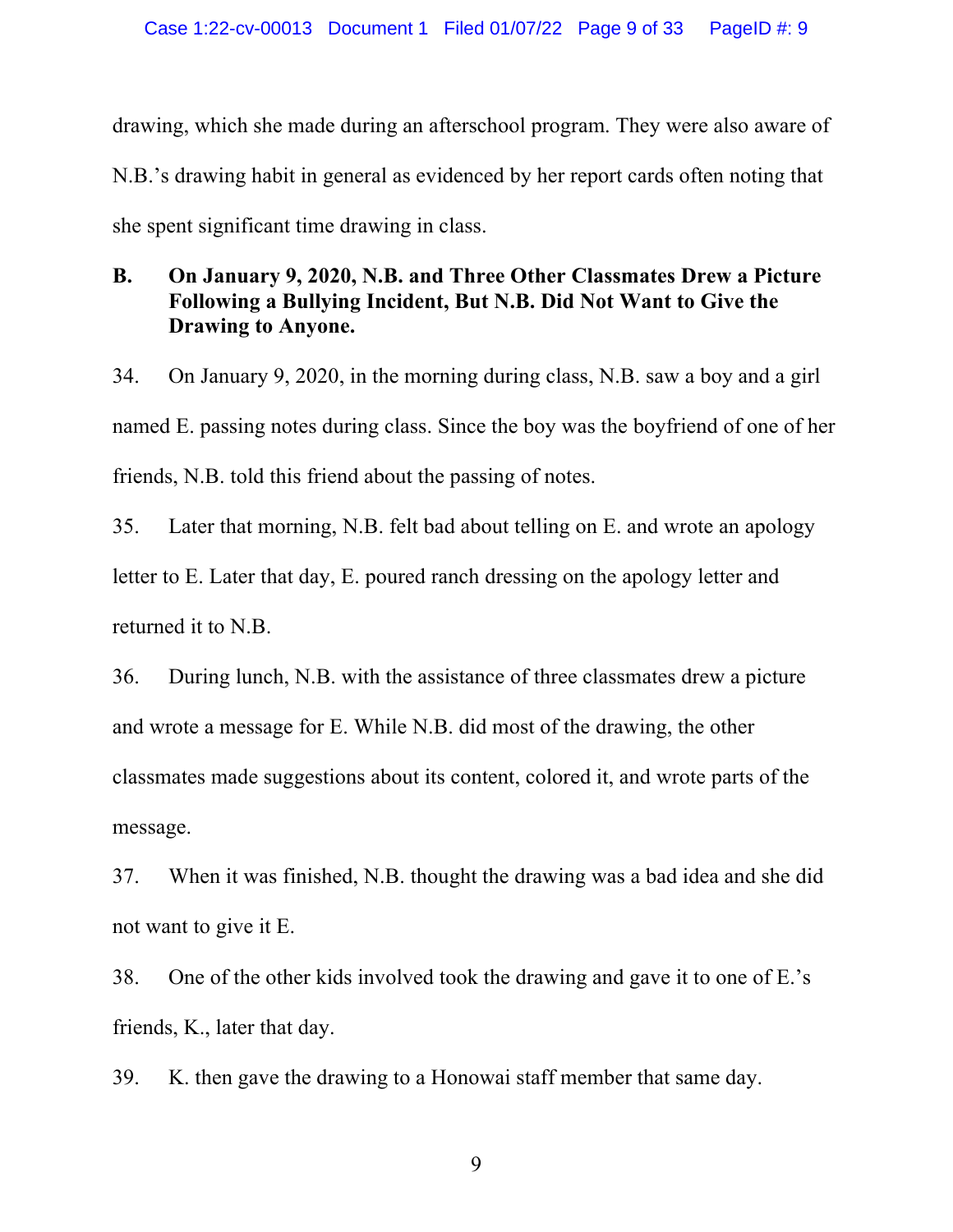### **C. On January 10, 2021, the School Unnecessarily Called HPD Resulting in N.B. Being Unconstitutionally Handcuffed and Arrested.**

40. On January 10, 2020, around 7:40 am, K.'s mother went to Honowai upset about the drawing that K. had received, met with Defendant Runge, and demanded that the school call the police.

41. On or around 8:40 a.m., Defendant Runge called Ms. Taylor claiming that N.B. had slapped a student, wrote an apology letter to the student, and when the apology was not accepted, wrote another letter with a drawing, and passed the letter to another student to deliver the drawing. In fact, N.B. had neither slapped a student nor passed the drawing to another student to deliver it.

42. Defendant Runge also told Ms. Taylor that she needed to come to the school because they were about to call the police at the request of K.'s mother because of the drawing incident. Ms. Taylor implored Defendant Runge not to do so, and said she would be on her way to the school shortly.

43. Nevertheless, Defendant Runge called the police at the request of K.'s mother, who refused to leave Defendant Runge's office otherwise. Eventually, at least three officers arrived to the school, including Defendant Neves, Defendant Perez, and Defendant Ford (collectively, the "*Defendant HPD Officers*").

44. Ms. Taylor, who was working at the time and could not leave work immediately, arrived to the school on or around 10:20 a.m.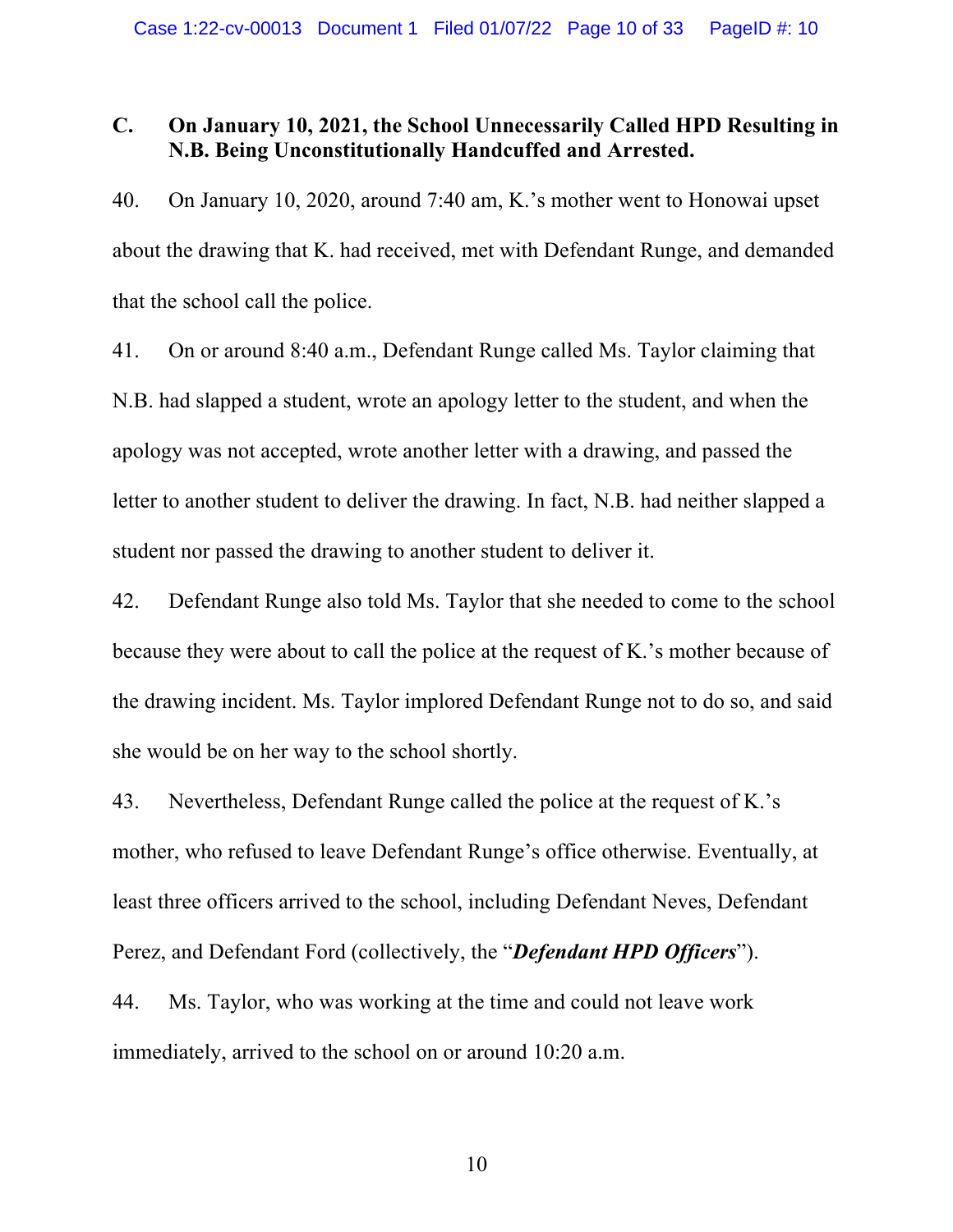45. At the school, Ms. Taylor talked to Defendant Ford and Ms. Runge, both of whom intimated that K's parent was being unreasonable and was taking things out of proportion.

46. Eventually, Ms. Taylor was informed that K.'s mother was going to press charges. Once again, Defendant Runge and some of the Defendant HPD Officers expressed disbelief at and lack of understanding about K.'s mothers actions.

47. Ms. Taylor also expressed to Defendant Runge and the Defendant HPD Officers her concern about race playing a role in the situation, particularly given the police presence.

48. Around this time, N.B., who had been secluded in an office and did not know her mom was at the school, stated that she felt cold and lonely. The school staff then moved her to the nurse's office.

49. Unbeknownst to Ms. Taylor, N.B. had been interrogated without any Miranda warnings by the HPD officers and DOE staff about the drawing incident. One of the Defendant HPD Officers had also asked N.B. whether she had slapped E., which N.B. denied.

50. Ms. Taylor attempted to leave the room but was prevented from doing so by a Honowai staff member. There was an armed police officer watching from a few feet away, so Ms. Taylor simply complied. After this, Ms. Taylor was escorted to another room to "stay and wait."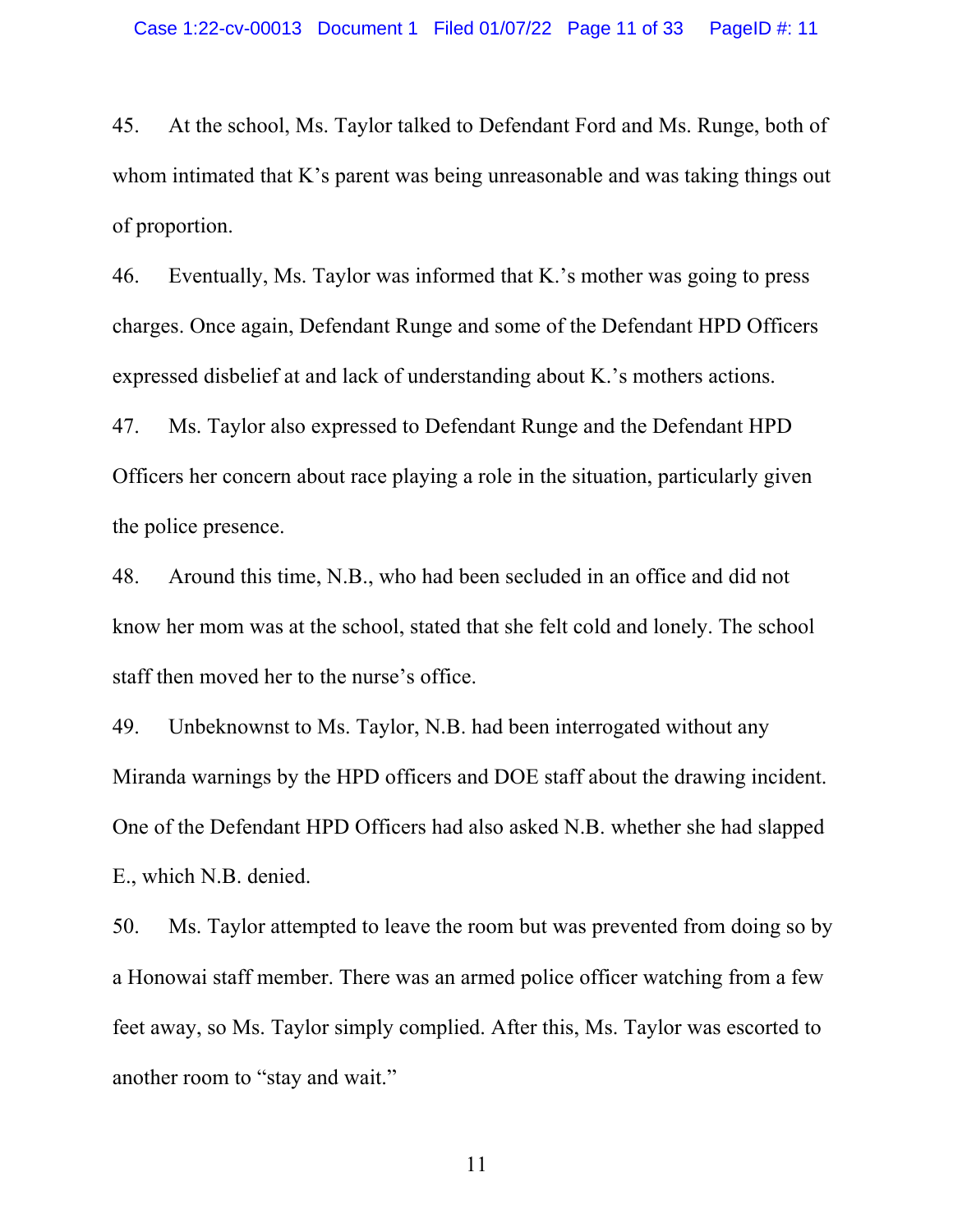51. While she was waiting at the nurse's office, around 11 a.m, N.B. mentioned to the nurse that she wondered what spending one day in jail would be like. Upon information and belief, the nurse relayed these comments to Defendant Runge and/or the Defendant HPD Officers, who became upset at the comments.

52. Based on N.B.'s comments, Defendants Ford and Runge stated to Ms. Taylor that N.B. was treating the situation as a "joke," which they felt was very inappropriate.

53. Ms. Taylor tried to exit the room again, but Defendant Ford blocked her way. She also requested to see her daughter and tried to explain N.B.'s comments to the HPD officers to no avail.

54. Shortly after making the comments to the nurse, and without giving Ms. Taylor any notice or warning whatsoever, N.B. was put in handcuffs, arrested for terroristic threatening, and put in a police car to be driven away to the Pearl City Police Station. As she was being arrested, one of the Defendant HPD Officers commented to the other: "Oh, so she wanted to see what jail is like for a day."

55. During her ride to the station, N.B. cried. The handcuffs, upon information and belief, made for adults, were on too tight and left marks when they took them off.

56. When N.B. got to the Pearl City Police Station, officers asked her to take off her shoelaces and earrings, but she explained that she did not know how to,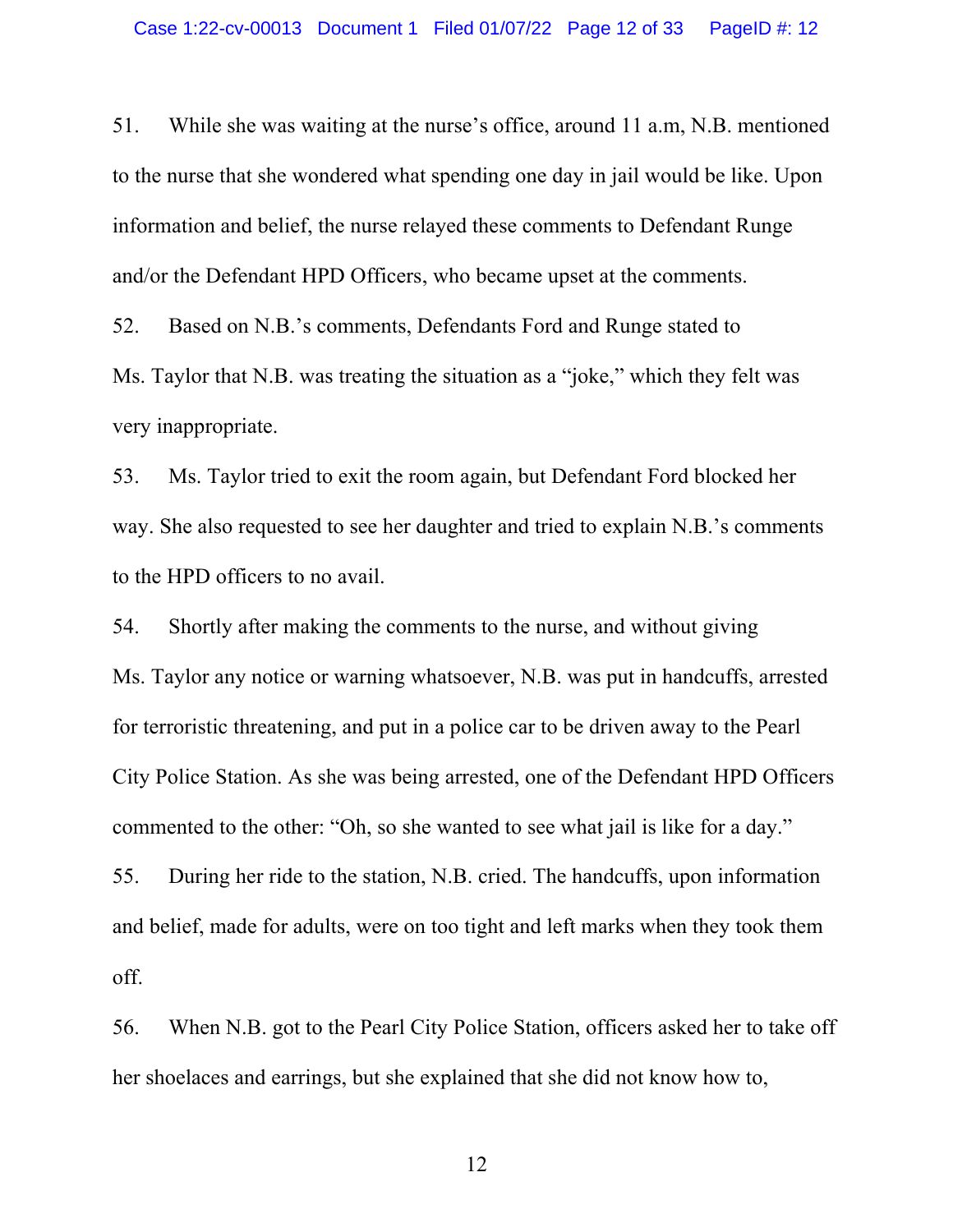because her mom normally did that for her. At the station, she was also asked if she knew why she was being arrested, to which she responded "no."

57. Right after N.B.'s arrest, two officers asked Ms. Taylor to come outside the school and told her to follow them to the police station. In disbelief, Ms. Taylor then saw a police car driving out with her daughter. Shocked and distraught, Ms. Taylor started crying, loudly and full of anguish.

58. While Ms. Taylor was still crying, Officer Ford confided to Ms. Taylor that they thought it was best for her not to see N.B. because they did not want Ms. Taylor to "beat [N.B.] at the school."

59. Once she was calm enough to drive, Ms. Taylor followed the remaining officers to Pearl City Precinct, where HPD released N.B. to Ms. Taylor. N.B. was very hungry and exhausted. The handcuffs had also left marks on her wrists. She had been in the school or HPD's custody for over four hours.

#### **D. Aftermath of the Incident.**

60. Following the arrest, N.B. changed schools and eventually moved out of Hawaiʻi.

61. No charges were filed against N.B. for the drawing incident.

62. In the subsequent days after the arrest, Ms. Taylor had various conversations with Defendant Runge and Kent Matsumura, Honowai's Principal. When Ms. Taylor confronted Defendant Runge about being forced to stay in a room in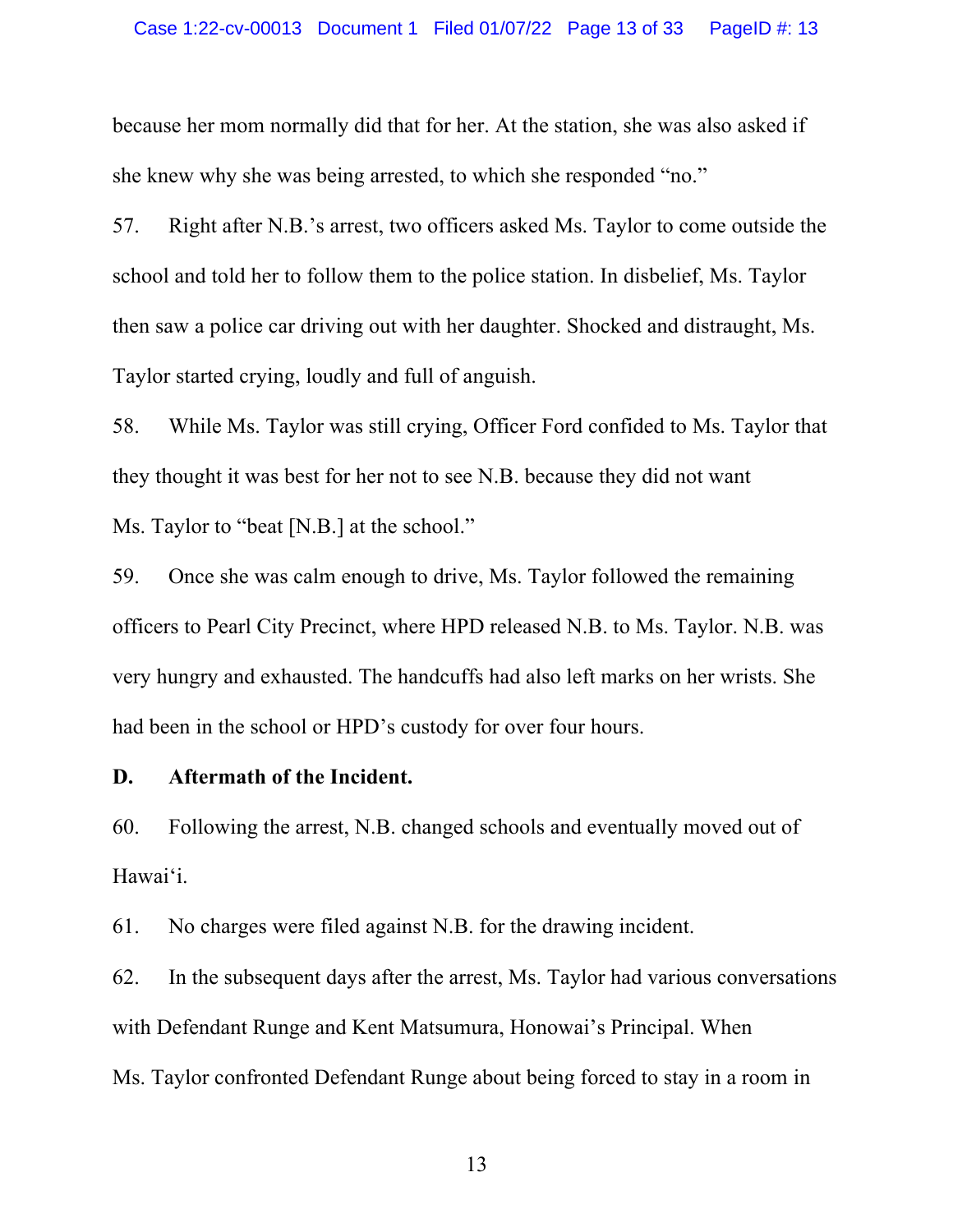the school that day, Defendant Runge explained that they had to stop Ms. Taylor because they saw "fire in her eyes."

63. The school also did not ever investigate or discipline any of the other classmates involved in the drawing incident.

64. In another conversation with Defendant Runge, she explained to Ms. Taylor that she had prevented Ms. Taylor from leaving the room that day because she was concerned that Ms. Taylor would get arrested for intervening and attacking the other parent or the police. Defendant Runge also agreed that the parent, not the school, should have called the police, which Mr. Matsumura also confirmed.

65. On May 7, 2020, Ms. Taylor filed a written complaint against the three police officers who responded to Honowai Elementary on January 10, 2020, with HPD's Professional Standards Office.

66. On September 21, 2020, HPD's Professional Standards Office responded by letter stating that they were not able to find sufficient evidence to sustain the complaint.

67. N.B. suffered physical injuries during the arrest, including on her wrists from the handcuffs which were on too tight. N.B. and Ms. Taylor have also suffered emotionally and since the incident, they have fear, distrust, and anxiety when interacting with law enforcement officers. They both are also traumatized by Honowai's failure to protect N.B. that day.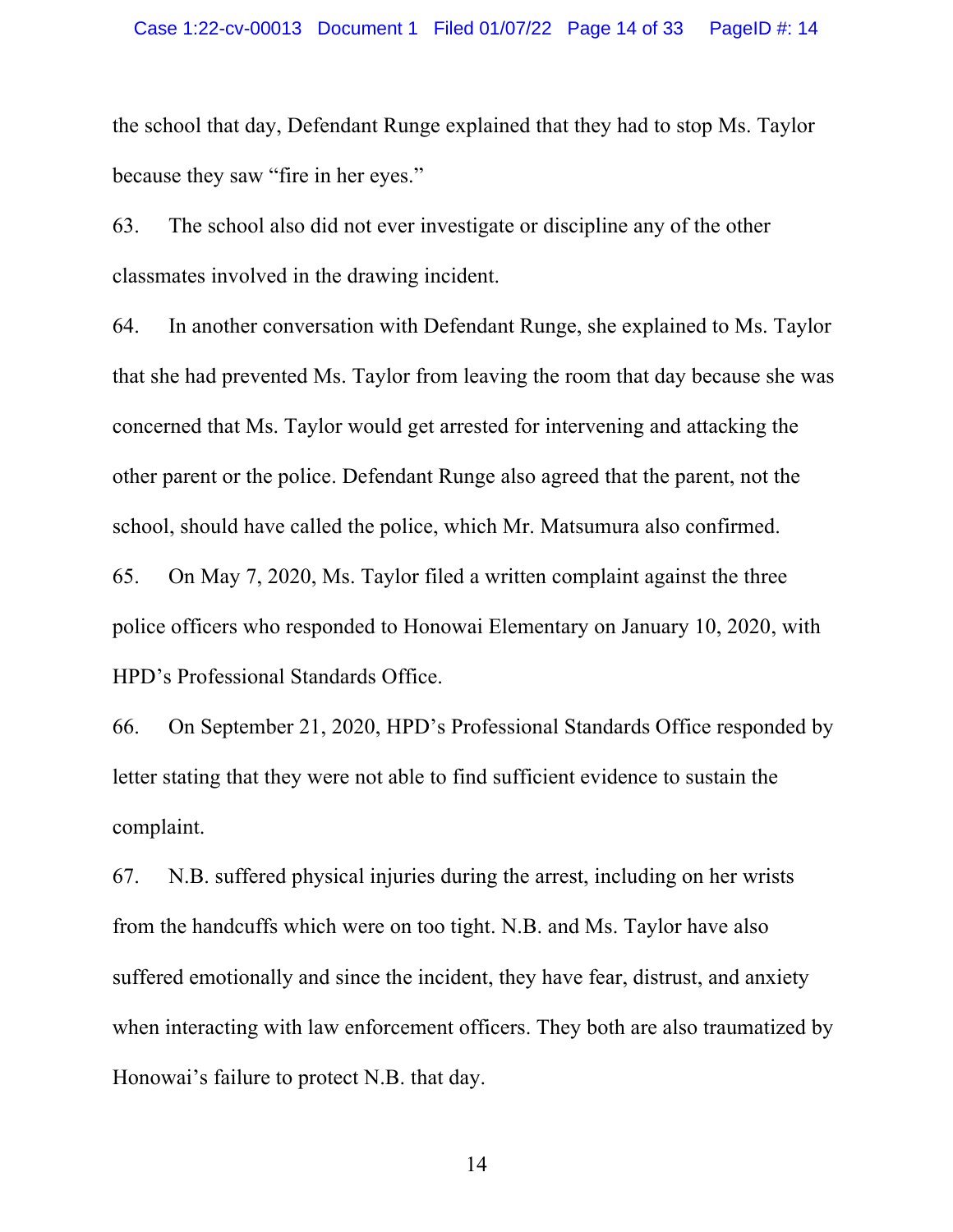### **E. DOE and HPD's Deliberately Indifferent Policies and Procedures.**

68. In 2009, the U.S. Government Accountability Office ("*GAO*") published the results of a nationwide study documenting hundreds of uses of restraints in schools between 1990 and 2009, including 20 restraints that resulted in the death of a child.1 Nearly all of the incidents investigated by the GAO involved children with disabilities.

69. That same year, in testimony before the U.S. House of Representatives Education and Labor Committee, the GAO presented these findings and reported on the risks of injury and death associated with the restraint of children. The GAO explained that even in situations where a child does not sustain any physical injury as a result of restraint, he is often severely traumatized.2

70. In January 2019, the U.S. Department of Education announced an initiative on the inappropriate use of restraint and seclusion, and in July 2019, its agencies provided a presentation to educational agencies about how the use of restraint and seclusion may result in unlawful discrimination against students with disabilities

<sup>1</sup> Statement of Gregory D. Kutz, Managing Director of Forensic Audits and Special Investigations, U.S. Government Accountability Office, to Committee on Education and Labor, U.S. House of Representatives 8 (May 2009), at http://www.gao.gov/new.items/d09719t.pdf. <sup>2</sup> *Id.* at 1.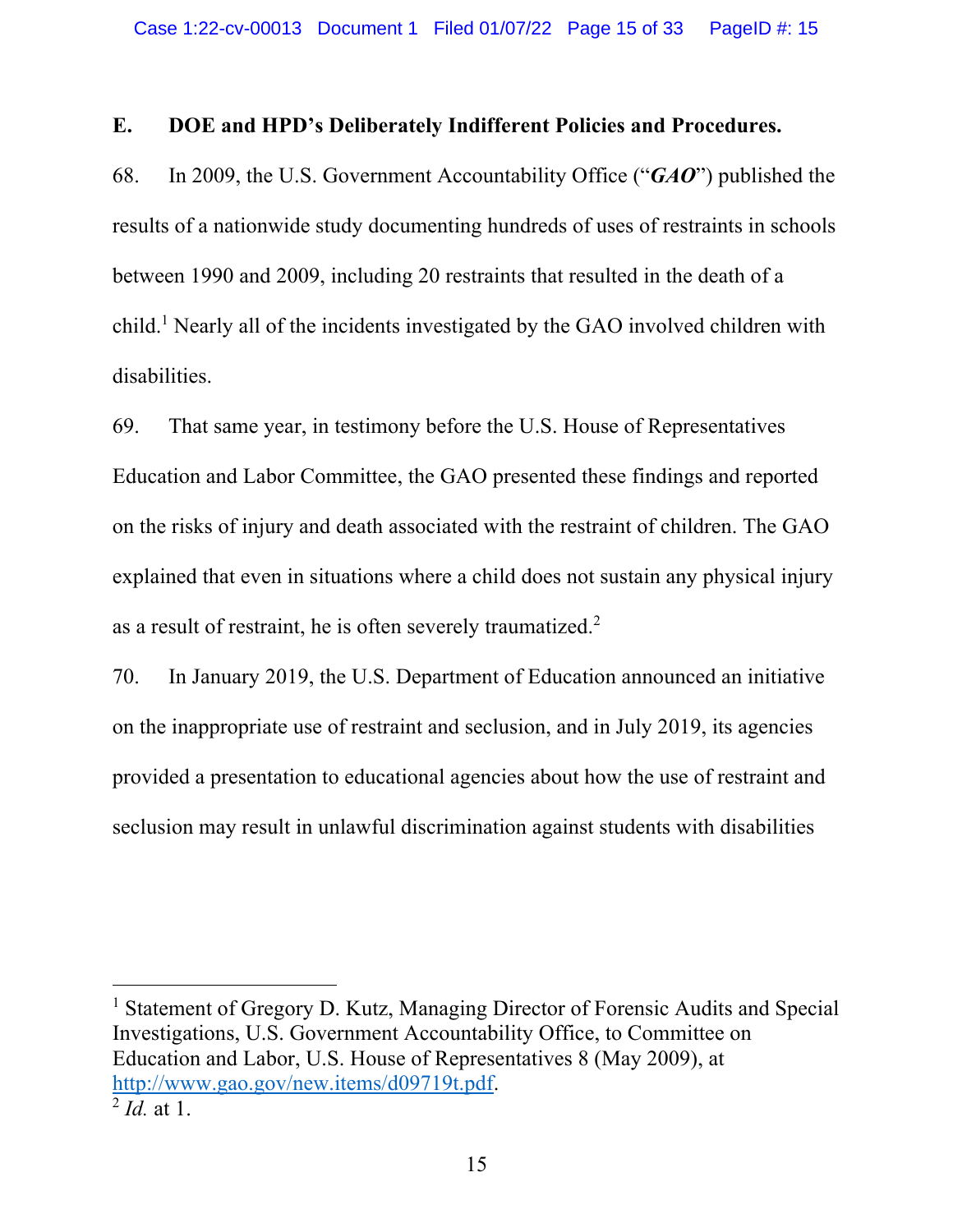and provided steps public schools must and can take to prevent the inappropriate use of restraint and seclusion on children with disabilities.<sup>3</sup>

71. These national studies and presentations put DOE and HPD on notice that further training was necessary regarding putting children with disabilities in restraints and the risk of not providing this further training.

72. Despite their knowledge of the need for more effective training and of the risks of failing to meet that need, upon information and belief, the DOE and HPD failed to provide effective additional training to officers and school staff on interacting with, restraining, and disciplining students with disabilities.

73. Based on information and belief, the City has maintained and continues to maintain, with deliberate indifference, a policy and practice of imposing unnecessary mechanical restraints such as handcuffs on children in general and children with disabilities in particular, including N.B., upon arrest.

74. HPD Policy No. 4.33 does not provide adequate and sufficient guidance to HPD officers about arresting, interrogating, restraining, and using handcuffs on children, including children with disabilities. While the policy requires officers to consider "disabling conditions and behavioral disabilities before determining whether a youth will be apprehended," it does not require HPD officers to inquire

<sup>&</sup>lt;sup>3</sup> U.S. Department of Education Office of Civil Rights, Civil Rights Data Collection (CRDC): Technical Assistance on Restraint and Seclusion, https://www2.ed.gov/about/offices/list/ocr/data.html?src=image.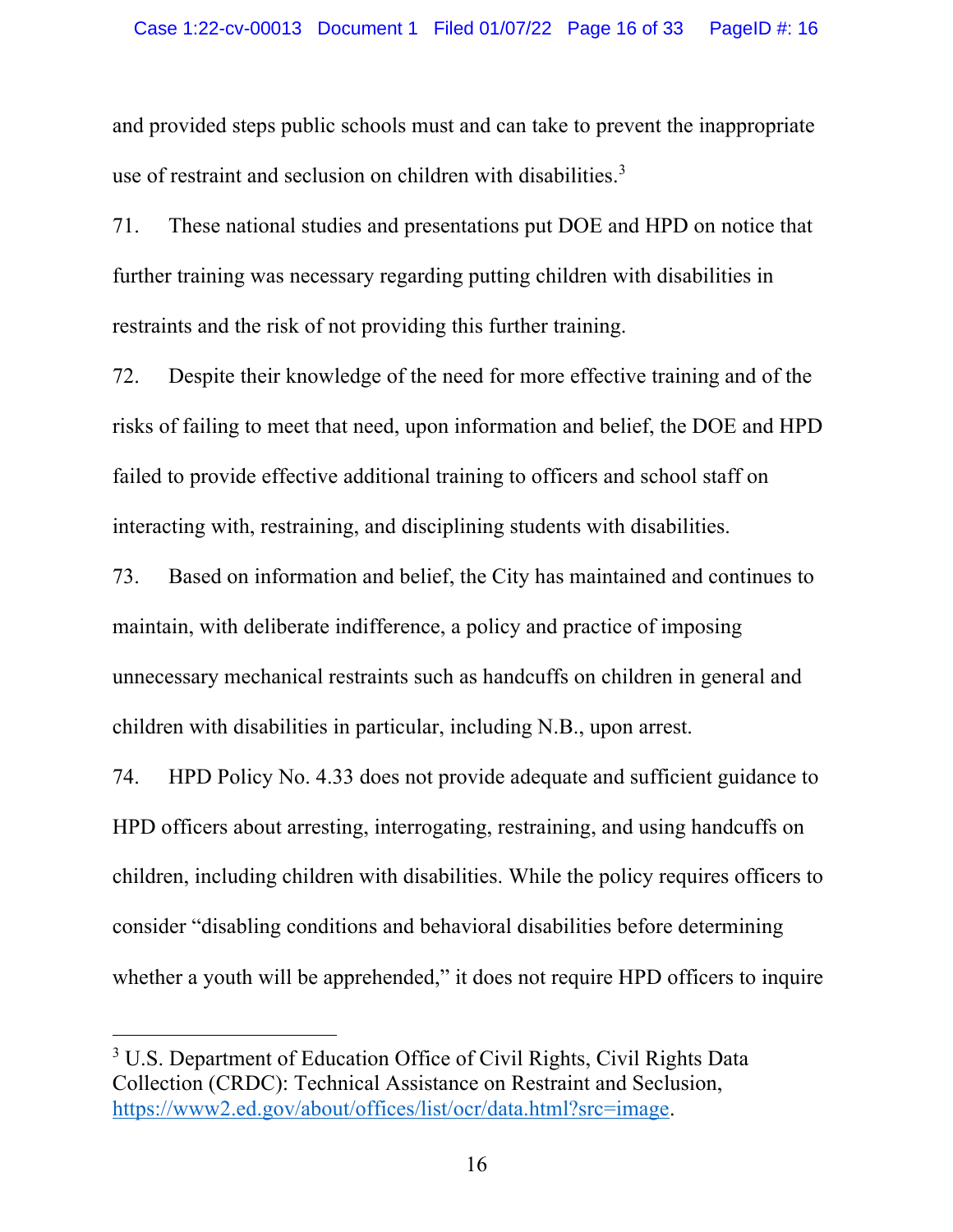about such disabilities, and does not explain how a child's disability should be taken into consideration. Additionally, the policy of arresting all minors when the minor "is positively identified as a suspect in a documented crime, the complainant desires prosecution, and there is probable cause" discriminates and has a disparate impact on children with disabilities.

75. According to the 2017 data reported to the U.S. Department of Education, 12.8 percent of students in Hawaiʻi public schools have a disability. Even so, public school students with disabilities represent 27.6 percent of all students who received out-of-school suspensions, 20.5 percent of school-related arrests, and 26.7 percent of students referred to law enforcement.

76. Based on this data and upon information and belief, the DOE has maintained and continues to maintain, with deliberate indifference, a policy and practice of unnecessarily calling law enforcement for disciplinary and behavioral issues involving children in general and children with disabilities in particular, including N.B.

77. Chapters 19 and 61 of Title 8 of the Hawaiʻi Administrative Rules do not provide adequate and sufficient guidance to DOE staff about referring disciplinary and behavioral issues to law enforcement for situations involving children in general and children with disabilities in particular. Specifically, neither chapters provide any guidance to DOE staff about requesting law enforcement assistance,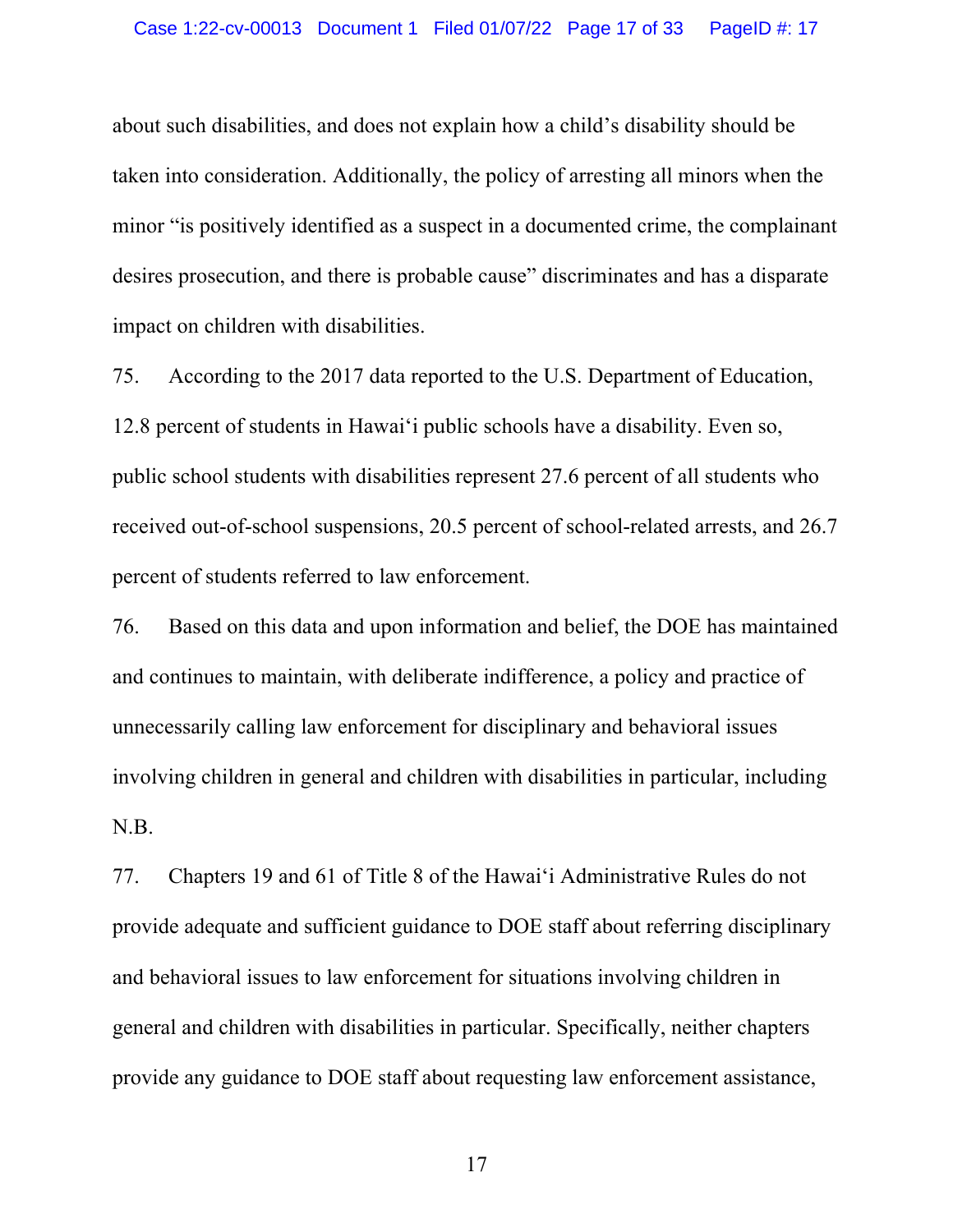how to take into consideration a child's disability when calling law enforcement, and informing law enforcement about a child's disability.

## **FIRST CAUSE OF ACTION False Arrest in Violation of the Fourth and Fourteenth Amendments to the U.S. Constitution, 42 U.S.C. Section 1983, and State Tort Law (Against Defendants Neves, Perez, and Ford, HPD Defendants, and Defendant City and County of Honolulu)**

78. Plaintiffs hereby incorporate all of the allegations contained in Paragraphs 1 through 77, above.

79. N.B. brings this action pursuant to state tort law and 42 U.S.C. § 1983 alleging unreasonable seizure and false arrest in violation of the Fourth and Fourteenth Amendments of the U.S. Constitution.

80. Defendants Neves, Perez, and Ford and other HPD Defendants, acting under color of state law, arrested N.B., or allowed her to be arrested, without a warrant authorizing the seizure or a reasonable basis for believing that N.B. committed a crime or offense that would permit N.B.'s arrest and/or detention.

81. At the time N.B. was unlawfully arrested and imprisoned, she had a clearly established constitutional rights under the Fourth Amendment to the U.S.

Constitution and Article I, Section 7 of the Hawaiʻi Constitution to be free from unreasonable seizures.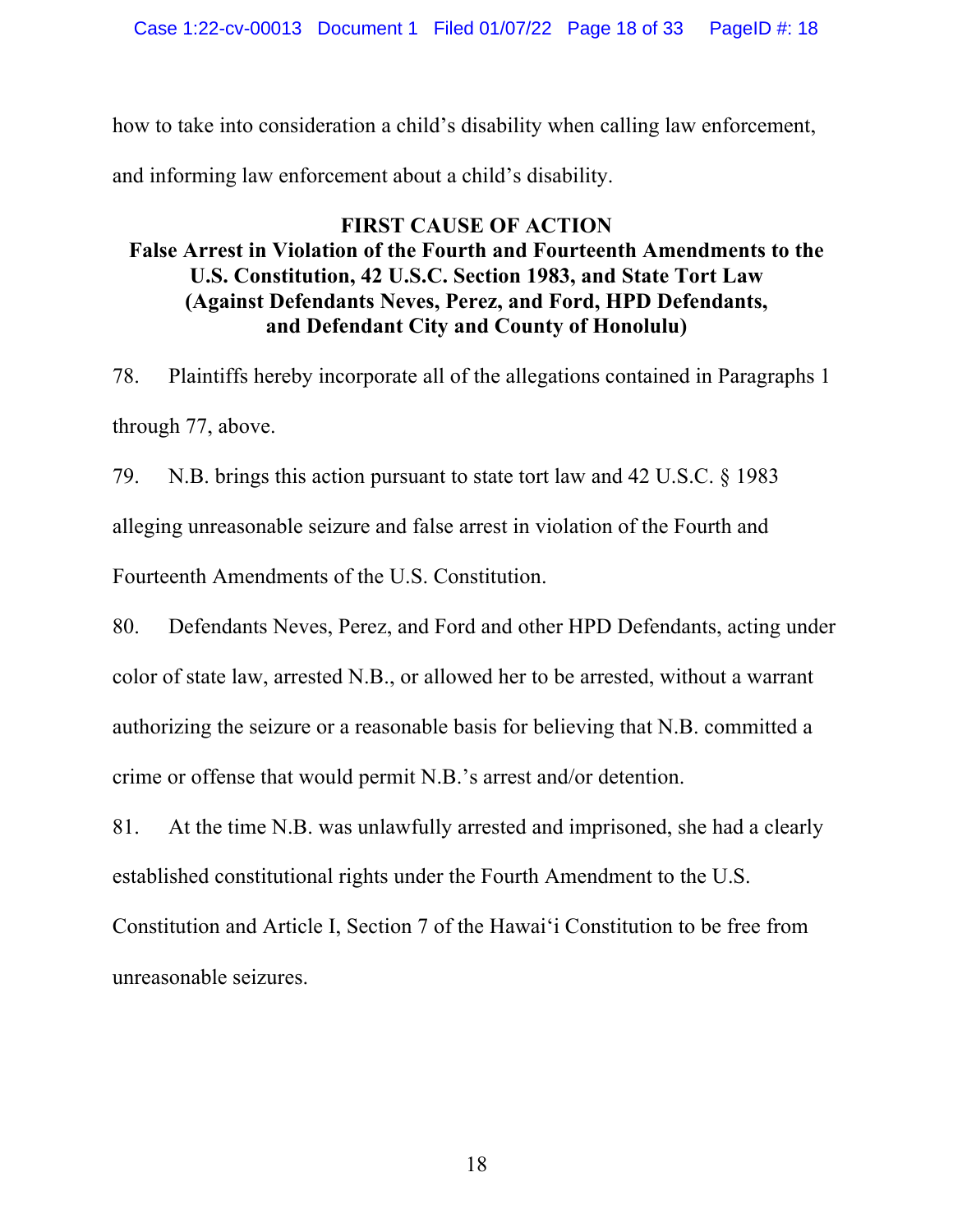82. Defendants Neves, Perez, and Ford and other HPD Defendants acted knowingly, willfully, with malicious intent, and in reckless disregard for N.B.'s constitutional rights.

83. The City is vicariously liable for N.B.'s false arrest under state tort law.

84. As a proximate cause of the false arrest, N.B. suffered and/or continues to suffer emotional suffering, psychological and physical injuries, and trauma. N.B. continues to experience fear, distrust, and anxiety regarding law enforcement officers and attending school.

85. N.B. is entitled to injunctive relief, declaratory relief, compensatory damages, punitive damages, and reasonable attorneys' fees and costs because of her false arrest.

## **SECOND CAUSE OF ACTION Excessive Force in Violation of the Fourth and Fourteenth Amendments to the U.S. Constitution and 42 U.S.C. Section 1983 (Against Defendants Neves, Perez, and Ford, and HPD Defendants)**

86. Plaintiffs hereby incorporate all of the allegations contained in Paragraphs 1 through 77, above.

87. N.B. brings this action pursuant to 42 U.S.C. § 1983 alleging unreasonable seizure and excessive force in violation of the Fourth and Fourteenth Amendments of the U.S. Constitution.

88. Defendants Neves, Perez, and Ford and other HPD Defendants, acting under color of state law, used excessive force in violation of N.B.'s Fourth and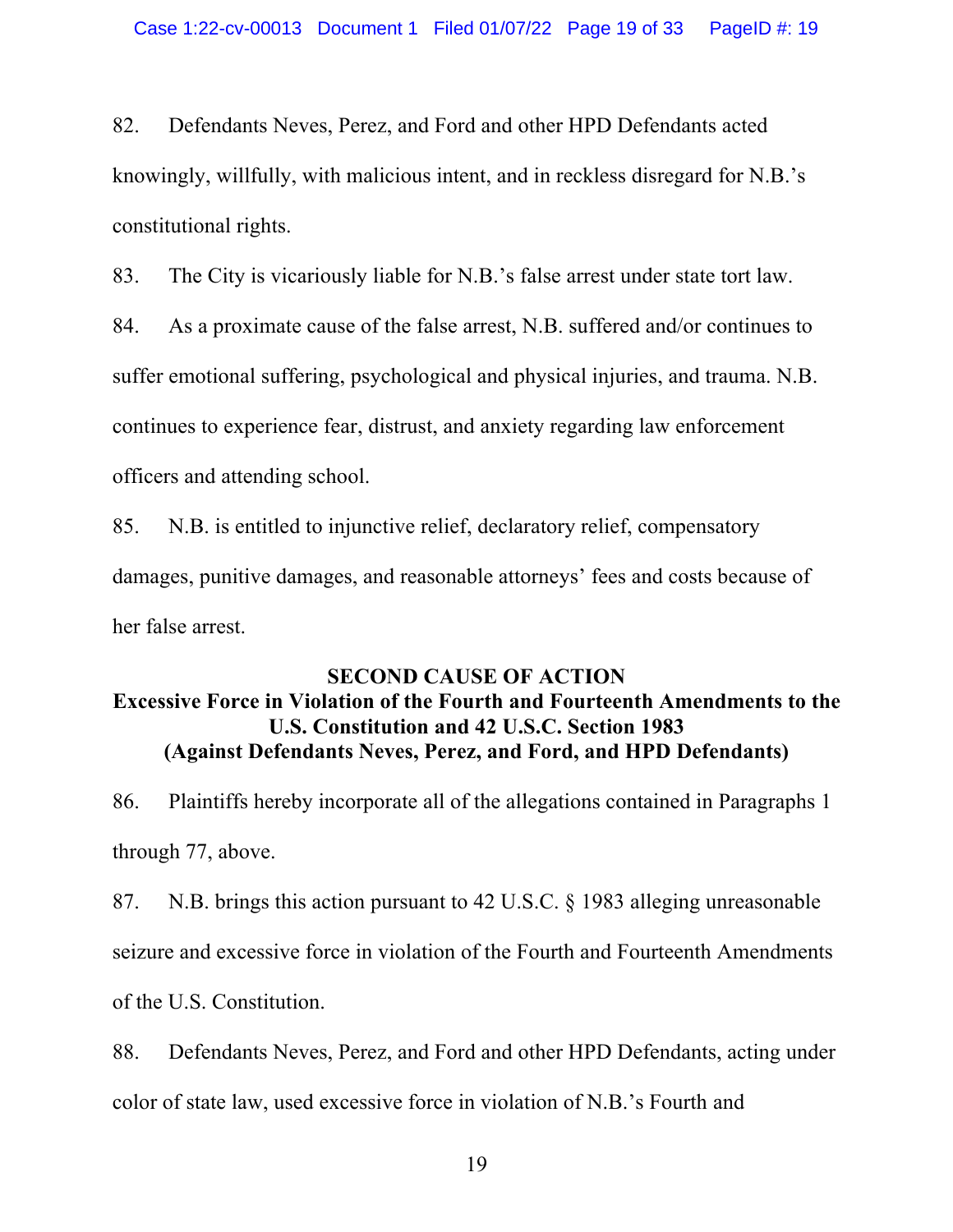Fourteenth Amendments rights by handcuffing N.B., or allowing her to be handcuffed, when it was not necessary.

89. Defendants Neves, Perez, and Ford and other HPD Defendants unreasonably and unconstitutionally seized N.B. and used excessive force in light of the totality of the circumstances, including but not limited to:

- a. that N.B. had not and was not engaging in criminal activity;
- b. that N.B. posed no physical threat to anyone;
- c. that N.B. was compliant, not resisting arrest, and not attempting to flee;
- d. N.B.'s age, size, and disability;
- e. the failure of the officers to appropriately interact with a child of N.B.'s age, size, and disability;
- f. the lack of necessity for handcuffing N.B.;
- g. the opportunity to release N.B. to the care of her mother; and
- h. the trauma imposed by the handcuffing.

90. At the time excessive force was used against N.B., she had clearly established constitutional rights under the Fourth Amendment to the U.S. Constitution and Article I, Section 7 of the Hawaiʻi Constitution to be free from unreasonable seizures using excessive force.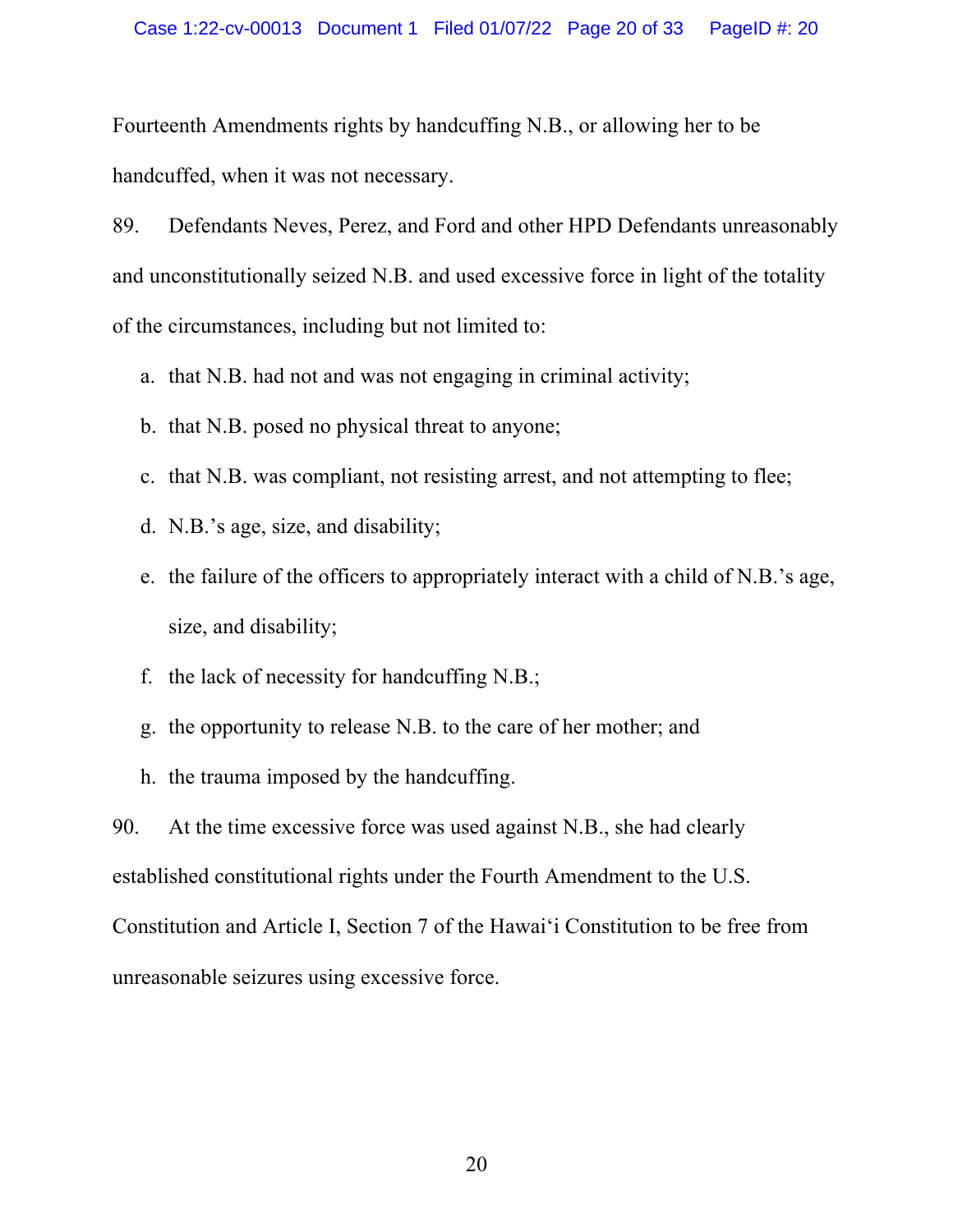91. Defendants Neves, Perez, and Ford and other HPD Defendants acted knowingly, willfully, with malicious intent, and in reckless disregard for N.B.'s constitutional rights.

92. As a proximate cause of the use of excessive force, N.B. suffered and continues to suffer emotional suffering, psychological injury, and trauma. N.B. continues to experience fear, distrust, and anxiety regarding law enforcement officers and attending school.

93. N.B. is entitled to injunctive relief, declaratory relief, compensatory damages, punitive damages, and reasonable attorneys' fees and costs because of the use of excessive force against her.

## **THIRD CAUSE OF ACTION** *Monell* **Liability for Use of Excessive Force in Violation of 42 U.S.C. § 1983 (Against the City and County of Honolulu)**

94. Plaintiffs hereby incorporate all of the allegations contained in Paragraphs 1 through 77, above.

95. At all times relevant hereto Defendant City and County of Honolulu and

HPD were state actors acting under color of law.

96. N.B.'s excessive force claim is cognizable under 42 U.S.C. § 1983.

97. N.B. was deprived of her constitutional protected rights and privileges

secured by the U.S. Constitution as set forth in this Complaint.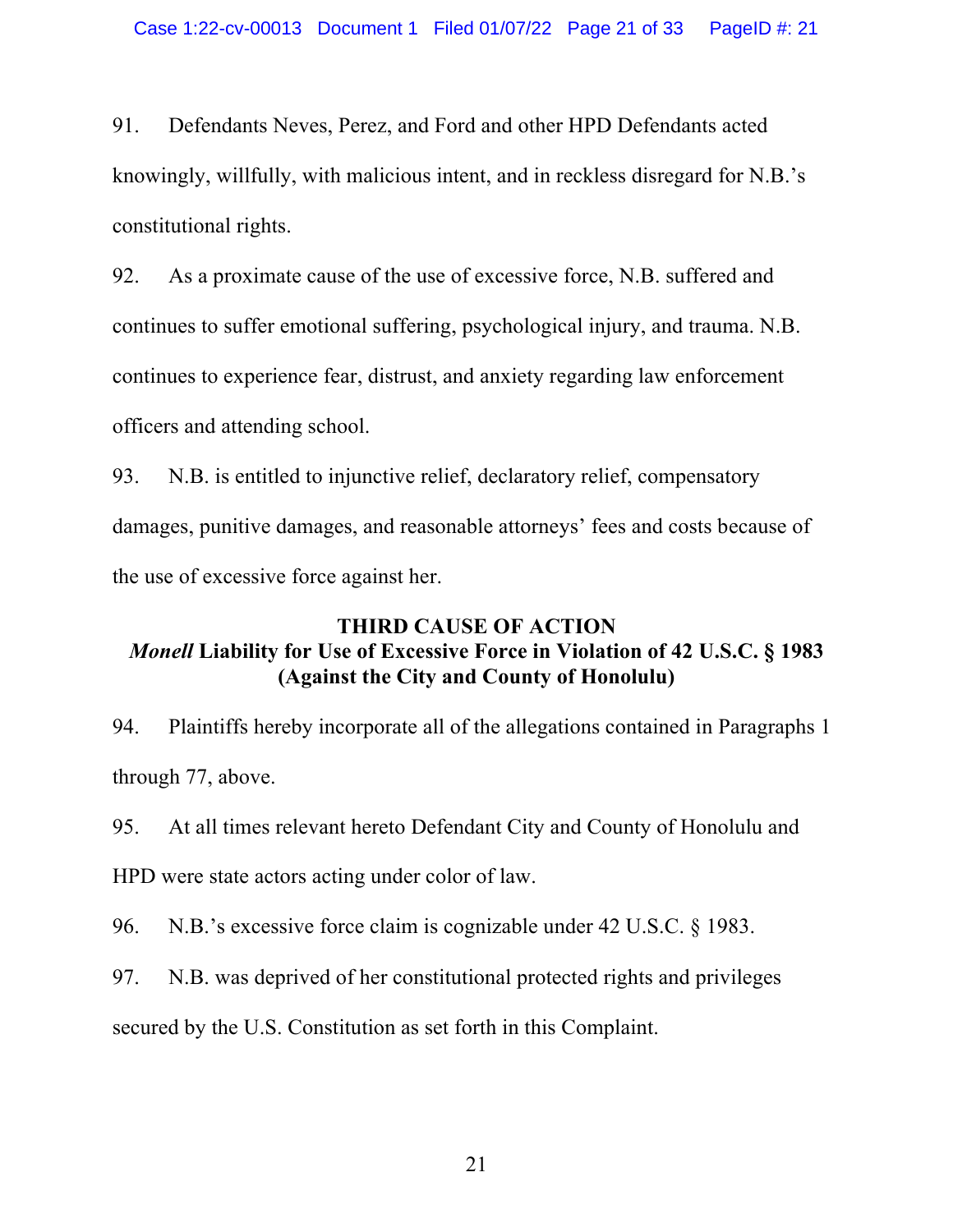98. These deprivations were cause by deliberately indifferent policies, customs, and established practices, including inadequate training, by the City and HPD, including but not limited to:

- a. directing and/or ratifying humiliating, outrageous, discriminatory, and belittling actions toward children, including children with disabilities;
- b. maintaining and implementing a custom, policy, and practice of imposing unnecessary mechanical restraints such as handcuffs on children, including children with disabilities;
- c. failing to train and supervise adequately its officers, despite the foreseeable consequences of such failure, on appropriately interacting with children, including children with disabilities;
- d. failing to train and supervise adequately its officers, despite the foreseeable consequences of such failure, on proper procedures and preparation regarding safely handcuffing children, including children with disabilities; and
- e. failing and refusing to discipline its officers for engaging in humiliating, outrageous, discriminatory, and belittling actions.

99. These directions, ratifications, customs, policies, practices, and/or failures to train and supervise were the moving force in the constitutional violations inflicted by Defendants Neves, Perez, and Ford and other HPD Defendants upon N.B.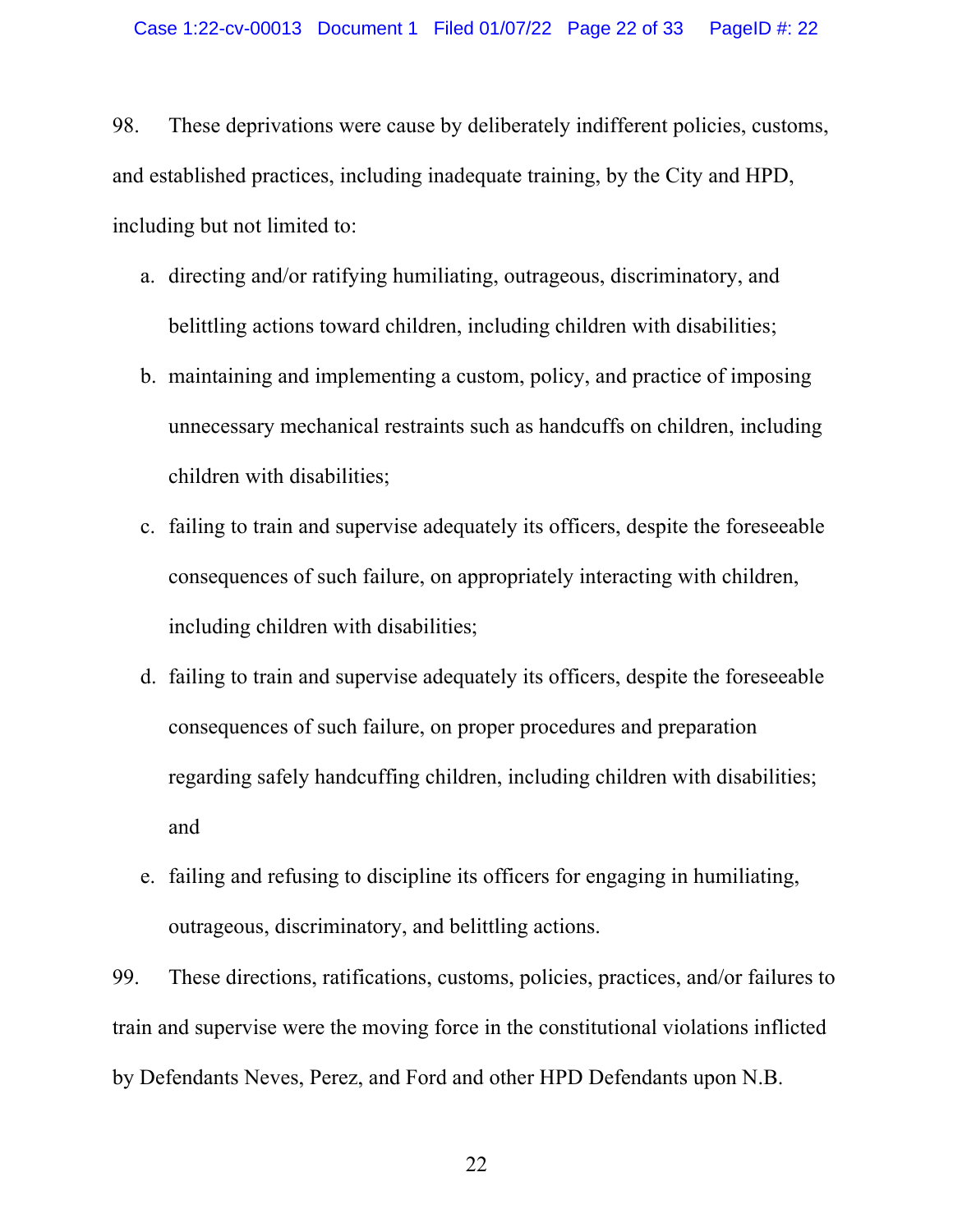100. As a proximate cause of the unconstitutional acts of Defendants Neves, Perez, and Ford, HPD Defendants, and the City, N.B. suffered and continues to

suffer emotional suffering, psychological injury, and trauma, and is entitled to injunctive relief, declaratory relief, compensatory damages, punitive damages, and reasonable attorneys' fees and costs.

## **FOURTH CAUSE OF ACTION Discrimination on the Basis of Race in Violation of Title VI of the Civil Rights Act of 1964 (Against the Department of Education and the City and County of Honolulu)**

101. Plaintiffs hereby incorporate all of the allegations contained in Paragraphs 1 through 77, above.

102. Plaintiffs bring this action pursuant to Title VI of the Civil Rights of Act of 1964, which prohibits discrimination on the ground of race by recipients of federal funds.

103. The City and DOE receive federal financial assistance.

104. Plaintiffs are a Black mother and her Black child.

105. Agents for the City and DOE discriminated against Plaintiffs on account of their race by treating them differently from how other non-Black students involved in the drawing and their parents were treated here.

106. Evidence of such discrimination includes but is not limited to:

a. Defendant Runge calling the police on a disabled ten-year-old girl when there was no danger to anyone's safety and for an incident involving several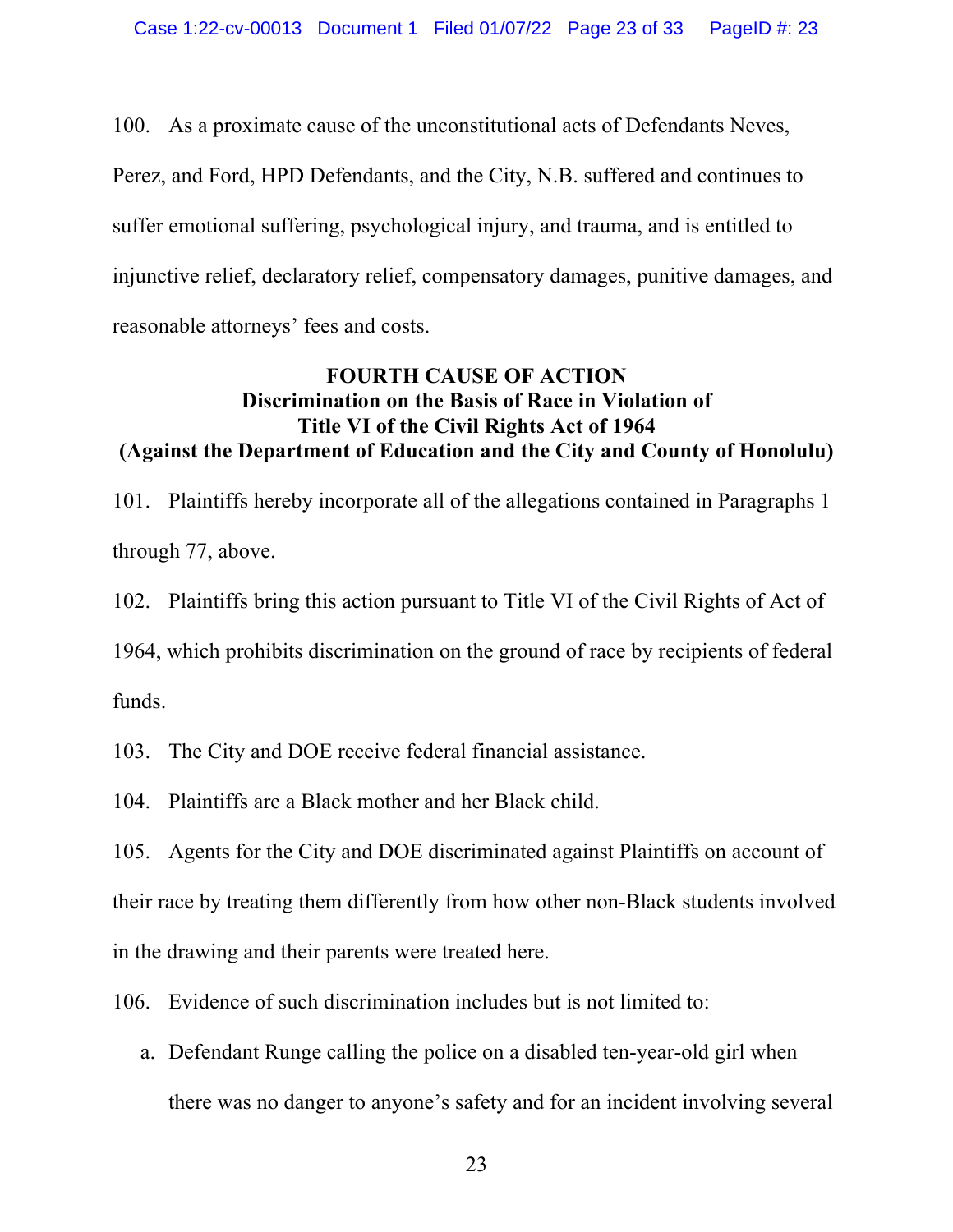children, none of whom were interrogated and arrested and none of whom were Black either;

- b. Honowai school staff and HPD officers interrogated a disabled ten-year-old girl about alleged criminal activity without her parents present or Miranda warnings, in violation of Hawaiʻi Administrative Rules and her Fourteenth and Fifth Amendment rights;
- c. when Ms. Taylor arrived the administrators and police kept her away from her child and falsely imprisoned her based on prejudiced assumptions about "angry Black women,"<sup>4</sup> including that she would beat N.B., get into a fight with the other parent, or get arrested; and

<sup>4</sup> Trina Jones & Kimberly Jade Norwood, *Aggressive Encounters & White Fragility: Deconstructing the Trope of the Angry Black Woman*, 102 Iowa L. Rev. 2017, 2049 (2017) ("This so-called 'Angry Black Woman' is the physical embodiment of some of the worst negative stereotypes of Black women—she is out of control, disagreeable, overly aggressive, physically threatening, loud (even when she speaks softly), and to be feared. She will not stay in her 'place.'"); Sinikka Elliott and Megan Reid, *The Superstrong Black Mother*, 15 Contexts 48-53 (2016), https://www.ncbi.nlm.nih.gov/pmc/articles/PMC4845037/ ("Racial bias can infuse even teachers' perceptions of Black mothers. A 2012 study by Susan Dumais and her colleagues found that elementary school teachers viewed Black parents' involvement in their children's schooling negatively, while interpreting White parents' involvement positively. Similarly, the Black mothers we spoke with whose children were involved with state institutions—including public schools and the criminal justice system—discussed the ways their mothering was assumed to be inadequate by institutional practices.").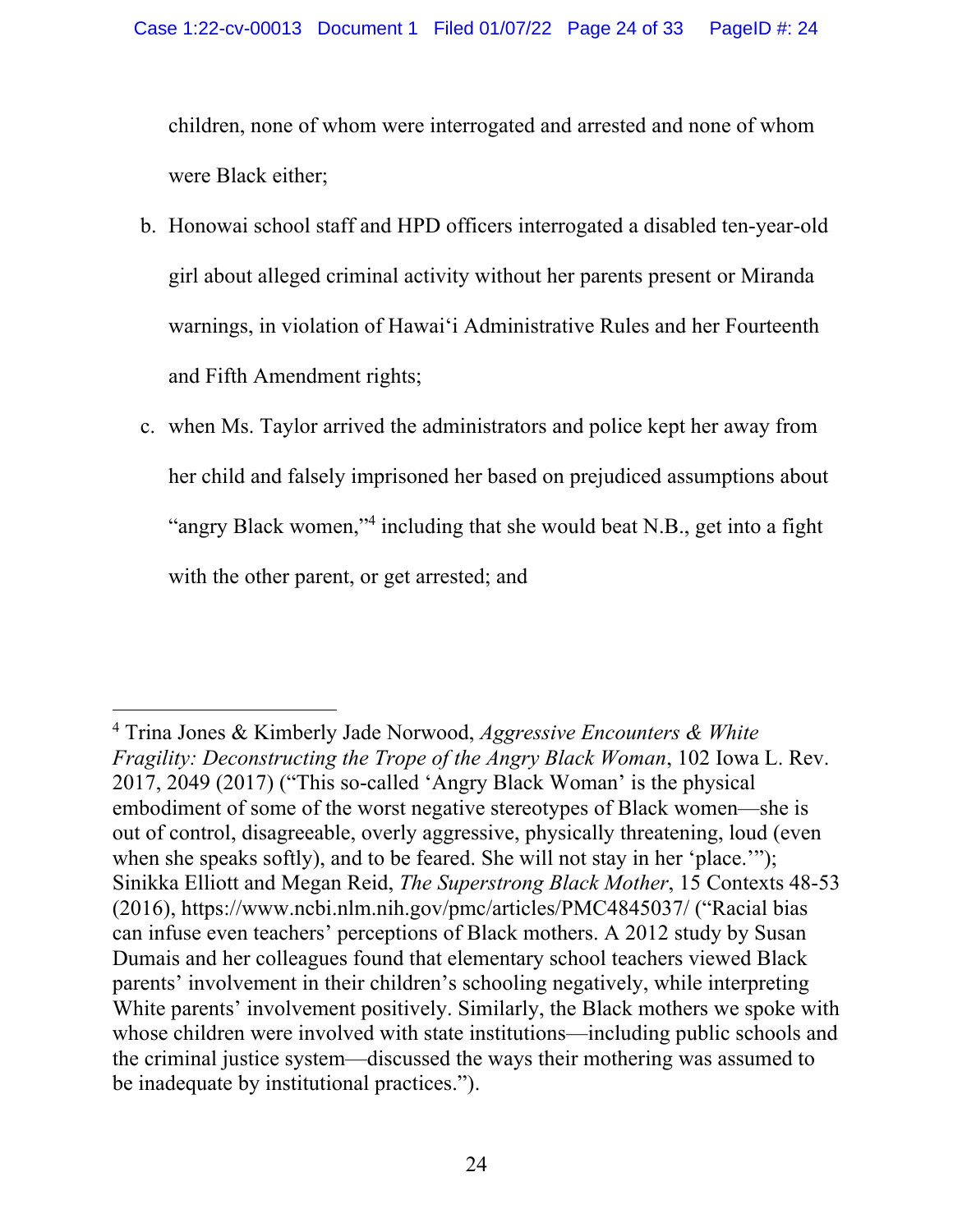d. HPD officers handcuffed a 10-year-old disabled girl in her school and took her to the station, not because she posed a danger to anyone or because she was not cooperating, but because they interpreted her nervous comment wondering what jail would be like as a sign that she was not taking the situation seriously and because she was perceived as a Black teenager, older than her actual age,<sup>5</sup> disrespecting the police.

107. As a proximate cause of such discrimination, Plaintiffs suffered and continue to suffer emotional suffering, psychological injury, and trauma. Plaintiffs continue to experience fear, distrust, and anxiety regarding law enforcement officers and attending school.

<sup>5</sup> Rebecca Epstein, Jamilia J. Blake, & Thalia Gonzáles, Georgetown Law Center on Poverty and Inequality, *Girlhood Interrupted: The Erasure of Black Girls' Childhood* at 5 (2020), https://genderjusticeandopportunity.georgetown.edu/wpcontent/uploads/2020/06/girlhood-interrupted.pdf ("These perceptions are consistent with viewing Black girls as older than their age. In the words of one teacher captured in a recent study by Professor Edward W. Morris, '[T]hey think they are adults too, and they try to act like they should have control sometimes.' Such comments demonstrate that stereotypes of Black girls, interpreted as 'loud,' are imbued with adult-like aspirations, and perceived, in turn, as a threat. The same study recorded teachers' describing Black girls as exhibiting 'very mature behavior socially (but not academically) sophisticated and controlling at a young age.' This interpretation of Black girls' outspokenness may be associated with the stereotype of Black women as aggressive and dominating. Differences in physical development based on the onset of puberty may also play a role in adultification, in light of evidence that 'on average, African American girls mature physically at a faster rate than [w]hite girls and as a result can be perceived as older.' (citations omitted)).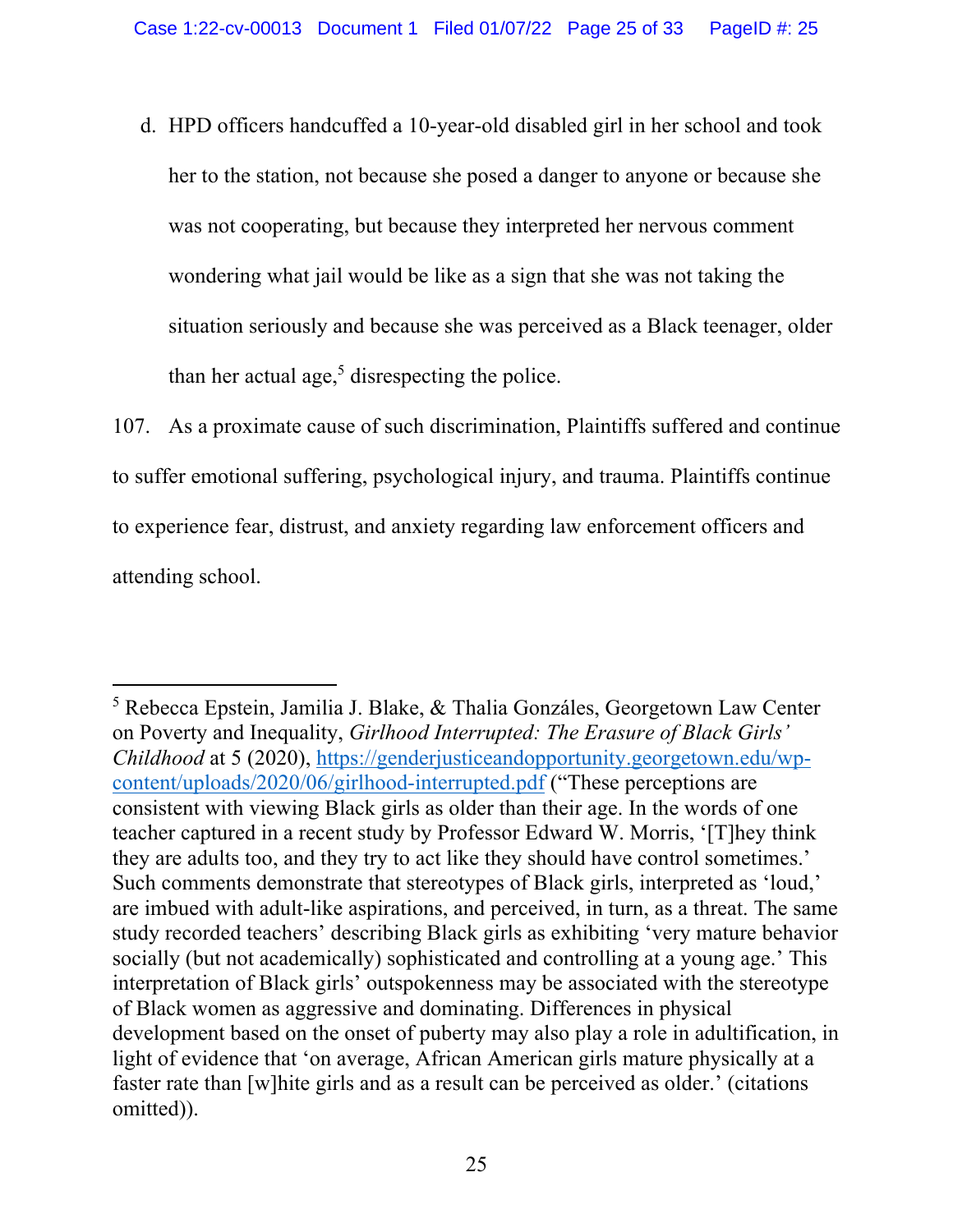108. Plaintiffs are entitled to injunctive relief, declaratory relief, compensatory damages, punitive damages, and reasonable attorneys' fees and costs because of the discrimination on the basis of their race.

# **FIFTH CAUSE OF ACTION**

### **Disability-Based Discrimination in Violation of Title II of the Americans with Disabilities Act and Section 504 of the Rehabilitation Act (Against the Department of Education and the City and County of Honolulu)**

109. Plaintiffs hereby incorporate all of the allegations contained in Paragraphs 1 through 77, above.

110. N.B. brings this action pursuant to Title II of the ADA and Section 504 of the Rehabilitation Act, which forbid public entities, and programs and activities that receive federal assistance, from discriminating against individuals on the basis of disability.

111. The City, HPD, and DOE receive federal financial assistance.

112. The regulations implementing Title II of the ADA require that public entities avoid unnecessary policies, practices, criteria or methods of administration that have the effect or tendency of excluding or discriminating against persons with disabilities. 28 C.F.R. § 35.130(b)(3). Further, the regulations require that public entities provide reasonable modifications to their policies, practices, or procedures in order to avoid discrimination on the basis of disability. 28 C.F.R. § 35.130(b)(7). Reasonable modifications include positive behavioral interventions and supports, redirection, de-escalation, crisis intervention, patience, and waiting.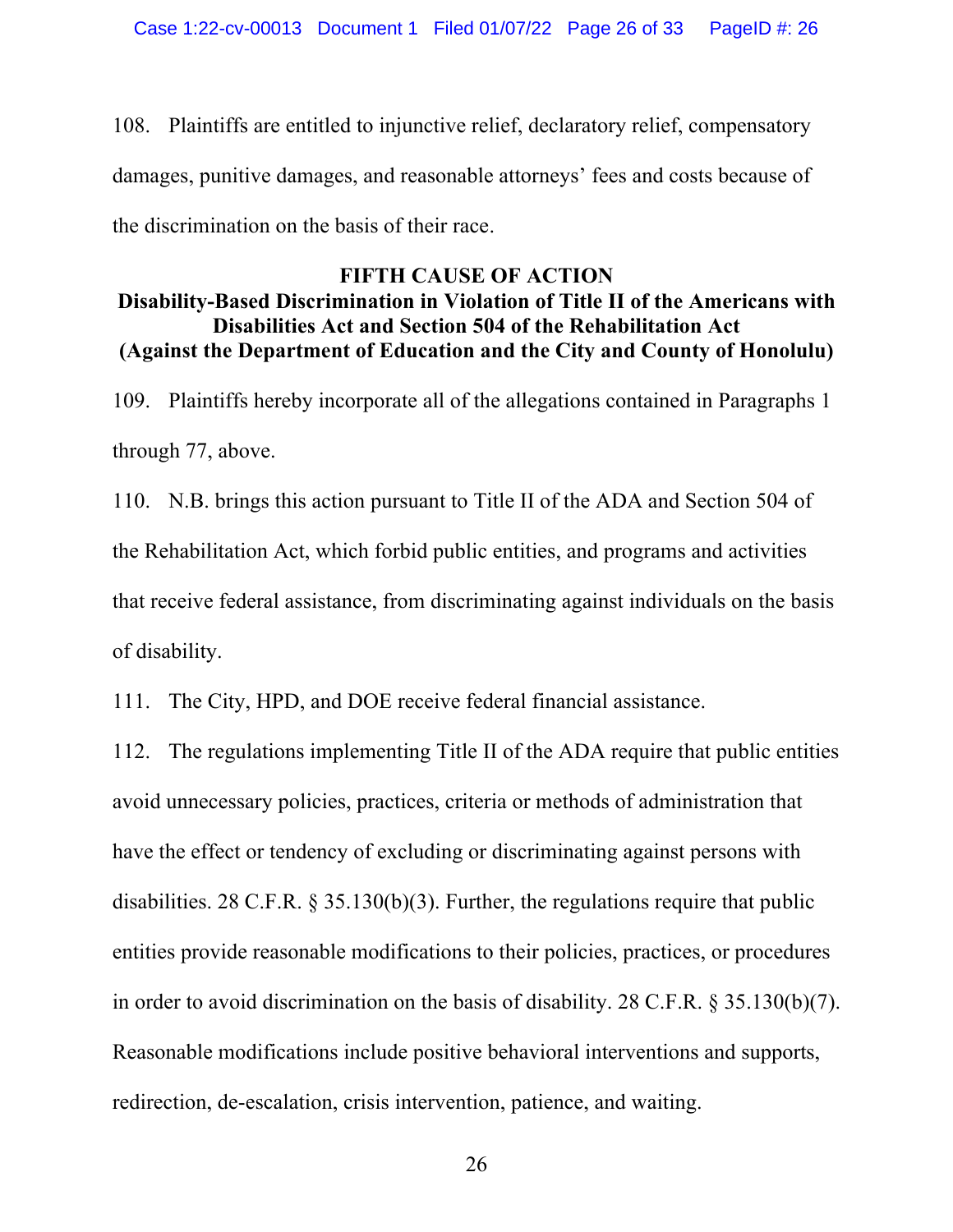113. The regulations implementing Section 504 of the Rehabilitation Act require that entities receiving federal financial assistance avoid unnecessary policies, practices, criteria or methods of administration that have the effect of discriminating against persons with disabilities. 28 C.F.R. § 41.51(b)(3)(i). 114. Under these provisions, law enforcement agencies and officers—including HPD officers—may not discriminate on the basis of disability, and must provide reasonable modifications as needed when interacting with persons with disabilities. Law enforcement agencies and officers should expect and anticipate that many of the children with whom they interact are children with disabilities, particularly in a school setting.

115. Children with disabilities, and particularly children such as N.B., whose disabilities manifest as behavioral challenges, are disproportionately vulnerable to and injured by schools using law enforcement to deal with disciplinary matters and by the unnecessary use of restraints such as handcuffs on the basis of their disabilities. The effects on these children with disabilities include substantial and disproportionate physical and emotional injuries, and disruptive exclusions from educational programming.

116. Based on information and belief, the City has maintained and continues to maintain, with deliberate indifference, a policy and practice of imposing unnecessary mechanical restraints such as handcuffs on children with disabilities,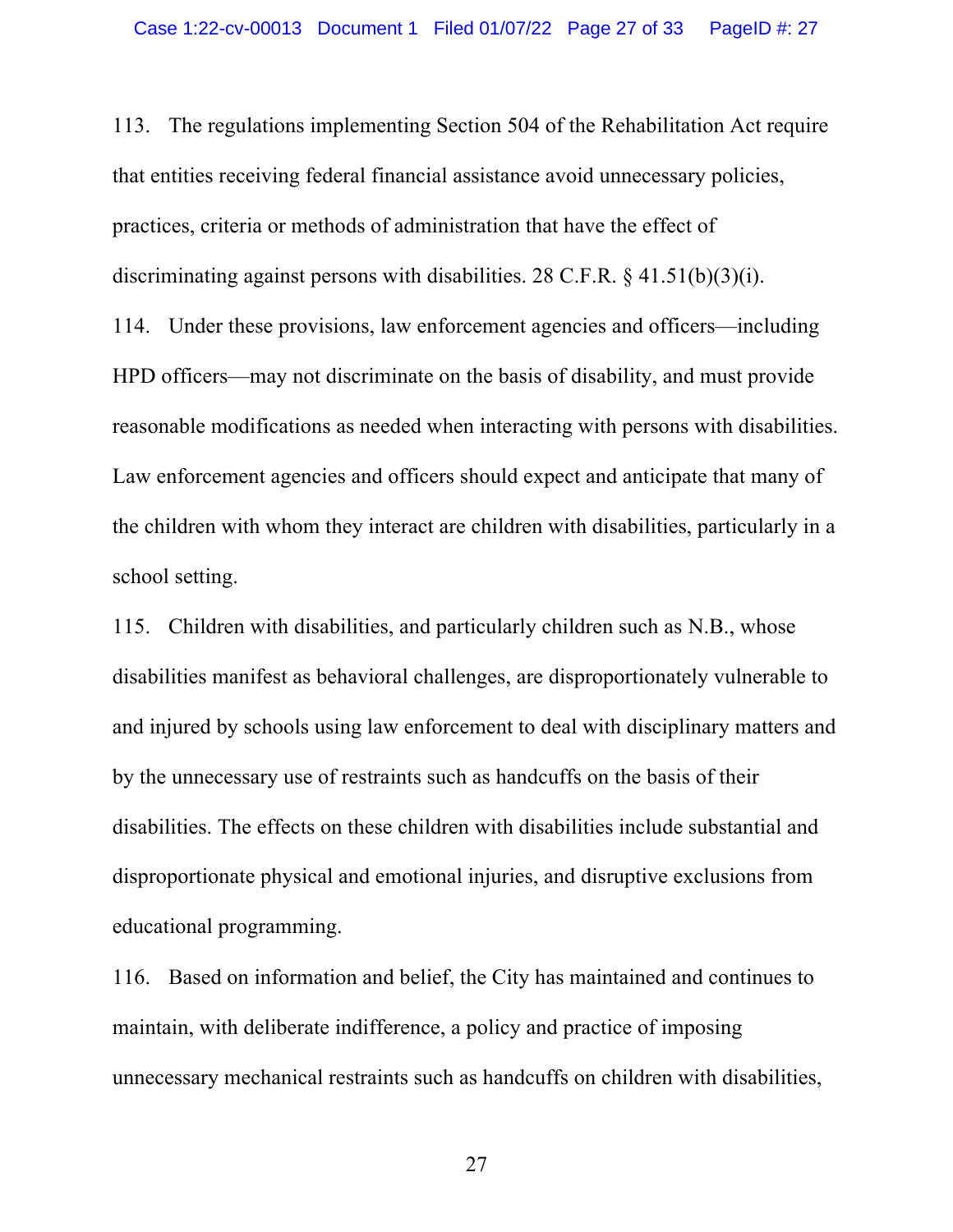including N.B. This policy and practice violates and continues to violate Title II of the ADA.

117. Similarly, based on information and belief, the DOE has maintained and continues to maintain, with deliberate indifference, a policy and practice of unnecessarily calling law enforcement for disciplinary and behavioral issues involving children with disabilities, including N.B. This policy and practice violates and continues to violate Title II of the ADA and Section 504 of the Rehabilitation Act.

118. Similarly, DOE failed to follow N.B.'s Section 504 requirement to use positive behavior management strategies in dealing with the drawing incident, which was a manifestation of N.B.'s disabilities. Such failure constitutes a violation of N.B.'s rights under Title II of the ADA and Section 504 of the Rehabilitation Act.

119. Further, based on information and belief, the City and DOE have failed with deliberate indifference to implement the nondiscrimination and reasonable modification requirements of Title II of the ADA through adequate policies, practices, procedures, training, or supervision that take needs of children with disabilities into account, and instead authorized staff, such as Defendant Runge, and officers, such as Defendants Neves, Perez, and Ford, to discriminate against children with disabilities such as N.B. on the basis of disability.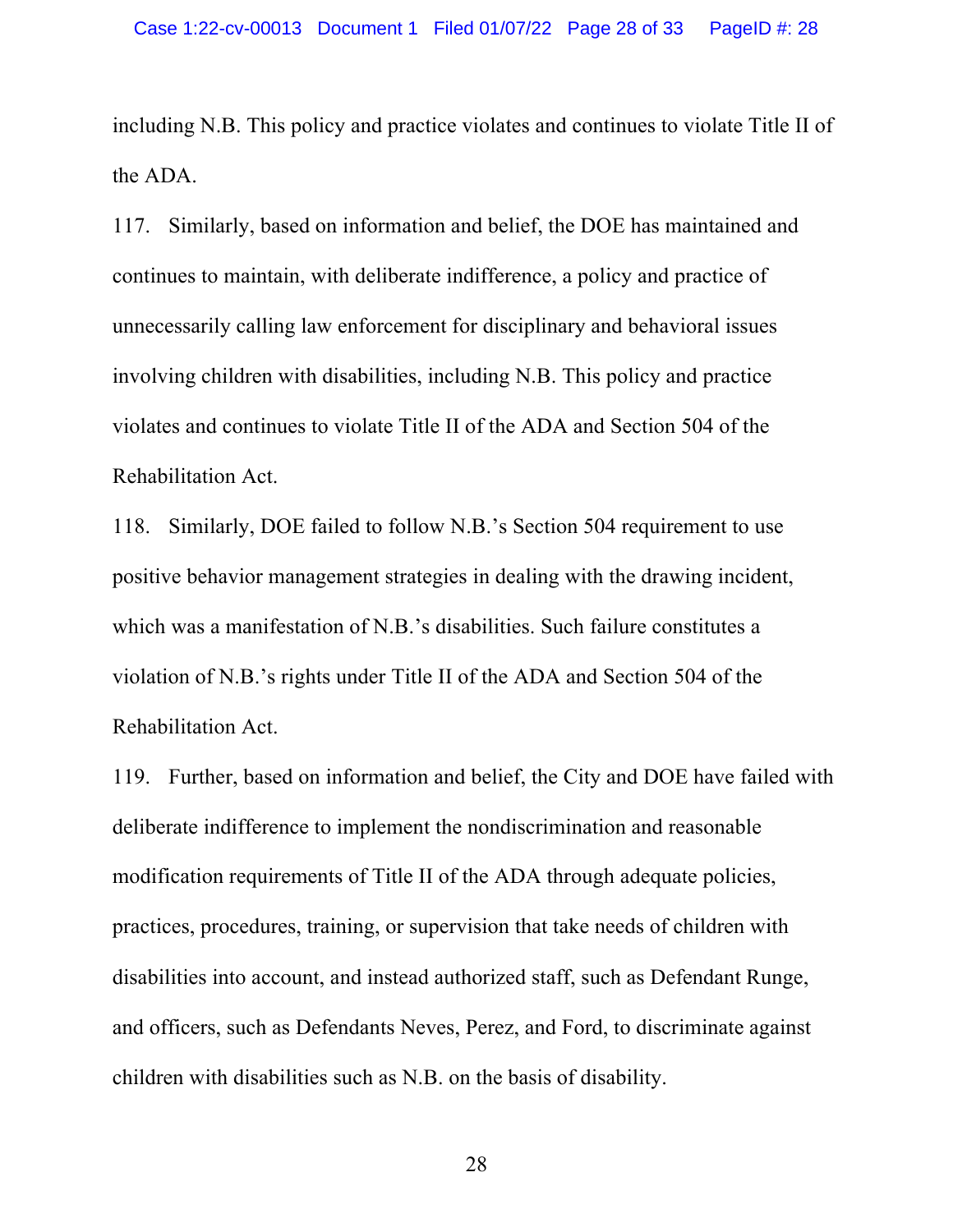120. Through the City's and DOE's independent and joint failure with deliberate indifference to adopt an adequate policy and practice of providing reasonable modifications to children with disabilities, including N.B., such as positive behavioral interventions and supports, redirection, de-escalation, crisis intervention, patience, and waiting, the City and DOE have violated and continue to violate Title II of the ADA.

121. As a proximate cause of such discrimination, N.B. suffered and continues to suffer emotional suffering, psychological injury, and trauma. N.B. continues to experience fear, distrust, and anxiety regarding law enforcement officers and school.

122. N.B. is entitled to injunctive relief, declaratory relief, compensatory damages, punitive damages, and reasonable attorneys' fees and costs because of the discrimination on the basis of disability.

## **SIXTH CAUSE OF ACTION Negligence and Negligent Infliction of Emotional Distress (Against Defendant Runge and DOE-HI Defendants)**

123. Plaintiffs hereby incorporate all of the allegations contained in Paragraphs 1 through 77, above.

124. Defendant Runge and other DOE-HI Defendants owed Plaintiffs a duty to take such reasonable measures as would be taken by reasonable parents to avoid injury to N.B.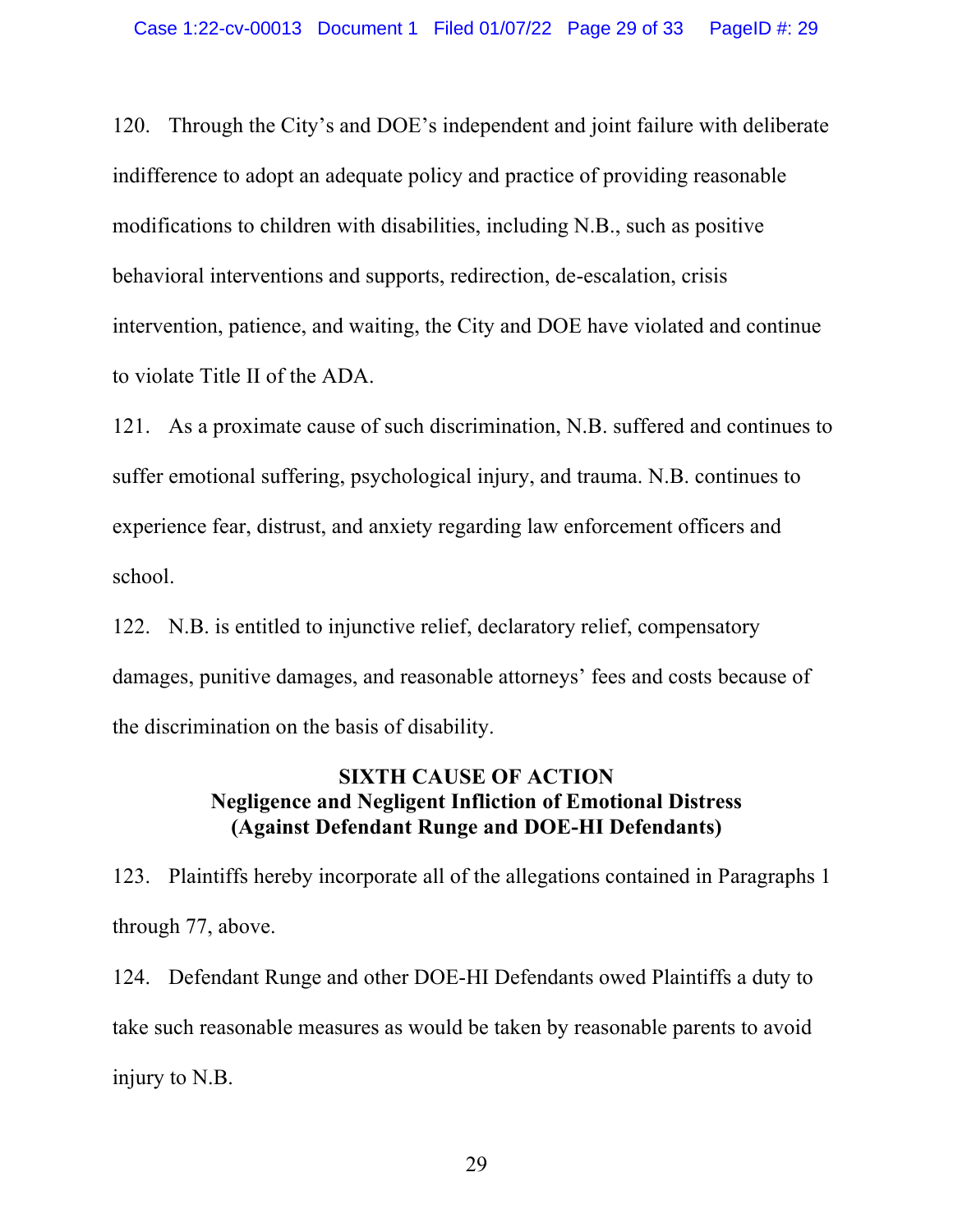125. Defendant Runge and other DOE-HI Defendants did not take reasonable measures as would be taken by reasonable parents to avoid injury to N.B. and thus, breached the duty owed to Plaintiffs.

126. Defendant Runge and other DOE-HI Defendants breached the duty owed to N.B. by, among other things:

- a. calling the police on a disabled ten-year-old girl without considering whether it was necessary or in the students' best interest to call the police for a mere drawing;
- b. permitting both school staff and HPD to interrogate N.B. without Ms. Taylor or counsel present;
- c. keeping Ms. Taylor from talking, counseling, and assisting N.B. on the day of the incident at school;
- d. failing to explain to HPD that N.B. was disabled; and
- e. failing to account for N.B.'s disability throughout the entire incident.

127. All of these actions increased the likelihood that N.B. would be falsely arrested.

128. Defendant Runge and other DOE-HI Defendants acted knowingly, willfully, with malicious intent, with gross negligence, and in reckless disregard for Plaintiffs' rights.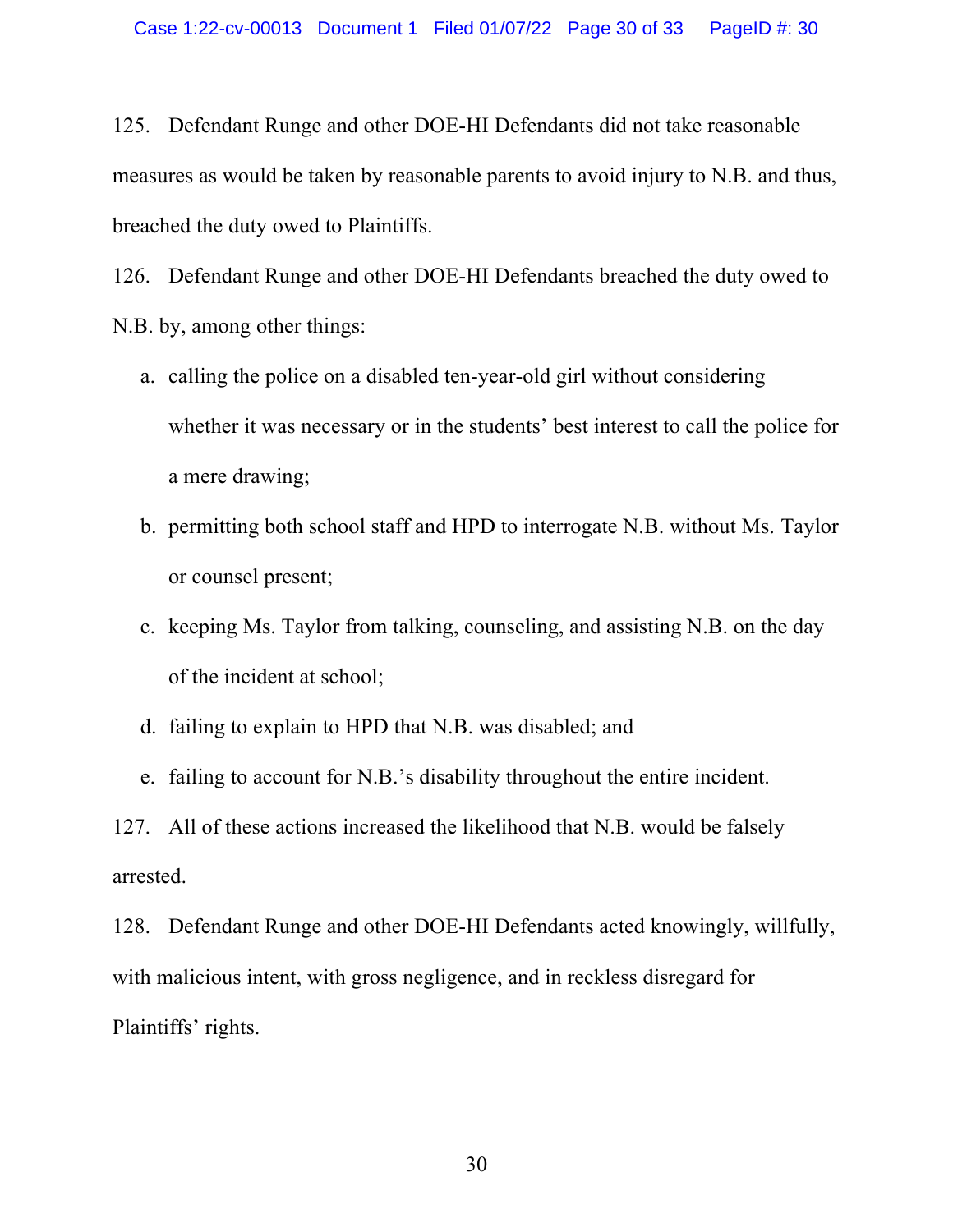129. As a proximate cause of such negligence, Plaintiffs suffered and/or continue to suffer emotional suffering, physical and psychological injury, and trauma. Plaintiffs continue to experience fear, distrust, and anxiety regarding law enforcement officers and attending school.

130. Plaintiffs are entitled to injunctive relief, declaratory relief, compensatory damages, punitive damages, and reasonable attorneys' fees and costs because of such negligence.

### **SEVENTH CAUSE OF ACTION Negligent Training and Supervision (Against the City and County of Honolulu)**

131. Plaintiffs hereby incorporate all of the allegations contained in Paragraphs 1 through 77, above.

132. The City owed a duty to Plaintiffs to adequately train and supervise HPD officers in how to interact with and whether and how to arrest and handcuff minor students and children, including children with disabilities, to prevent and avoid unnecessary injury to such students and children.

133. The City failed to adequately train and supervise Defendants Neves, Perez, and Ford, and other HPD Defendants in how to interact with and whether and how to arrest and handcuff minor students and children, including children with disabilities, to avoid unnecessary injury to such students and children.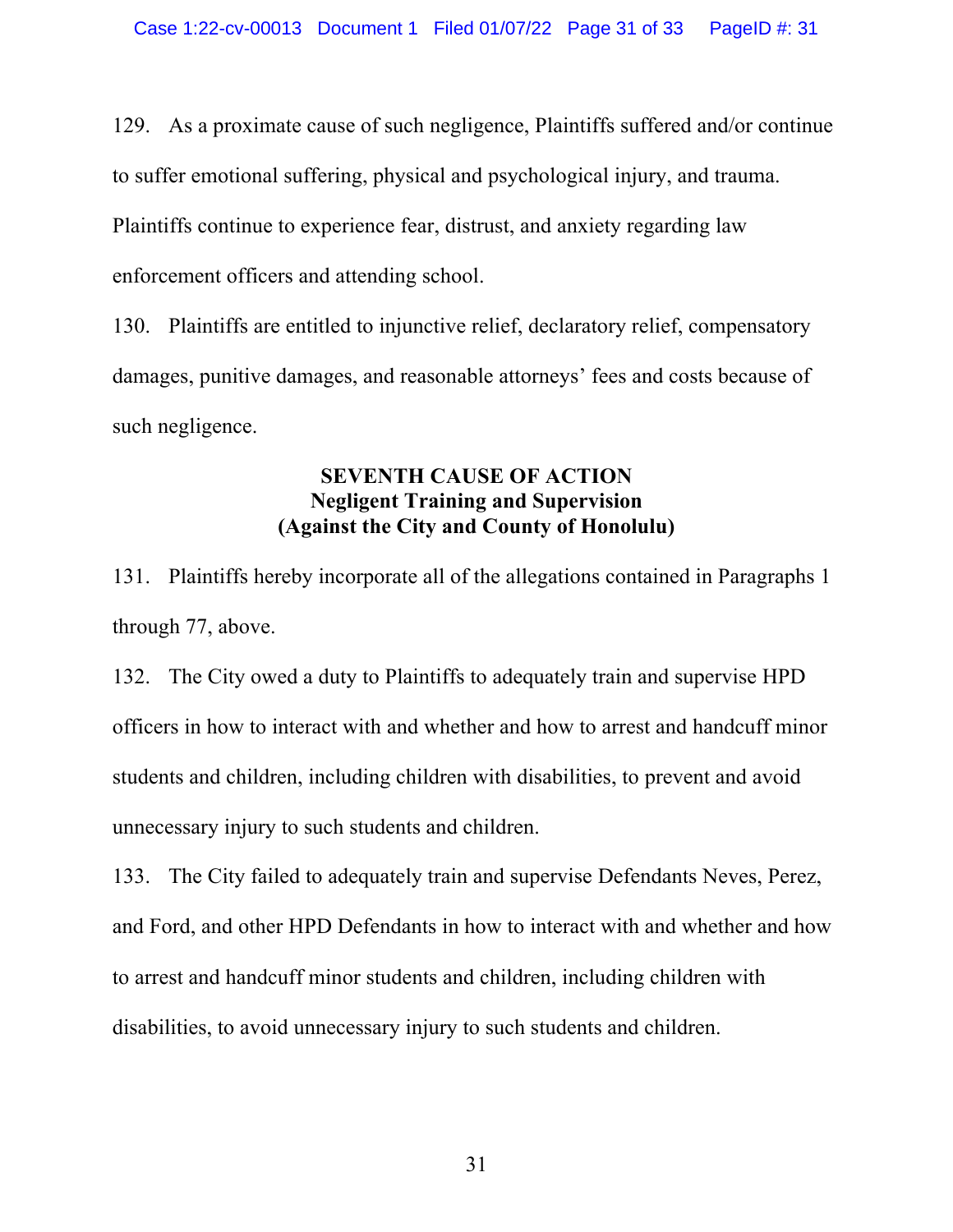134. As a proximate cause of such negligent failure, Plaintiffs suffered and continue to suffer emotional suffering, psychological and physical injuries, and trauma. Plaintiffs continue to experience fear, distrust, and anxiety regarding law enforcement officers and school.

135. Plaintiffs are entitled to injunctive relief, declaratory relief, compensatory damages, punitive damages, and reasonable attorneys' fees and costs because of the City's negligence.

#### **PRAYER FOR RELIEF**

WHEREFORE, Plaintiffs demand a judgment for the following relief: A. Declaratory relief declaring that the actions and inactions described herein violated the rights of Plaintiff under the U.S. Constitution, Title II of the Americans with Disabilities Act, and Section 504 of the Rehabilitation Act;

B. Injunctive relief requiring the City to expunge any and all criminal and/or arrest record of N.B. that resulted from Defendants' unconstitutional and illegal conduct and actions;

C. For an award of compensatory damages for Plaintiffs' injuries, emotional pain and suffering, inconvenience, mental anguish, loss of enjoyment of life, and other nonpecuniary damages;

D. For liquidated and punitive damages;